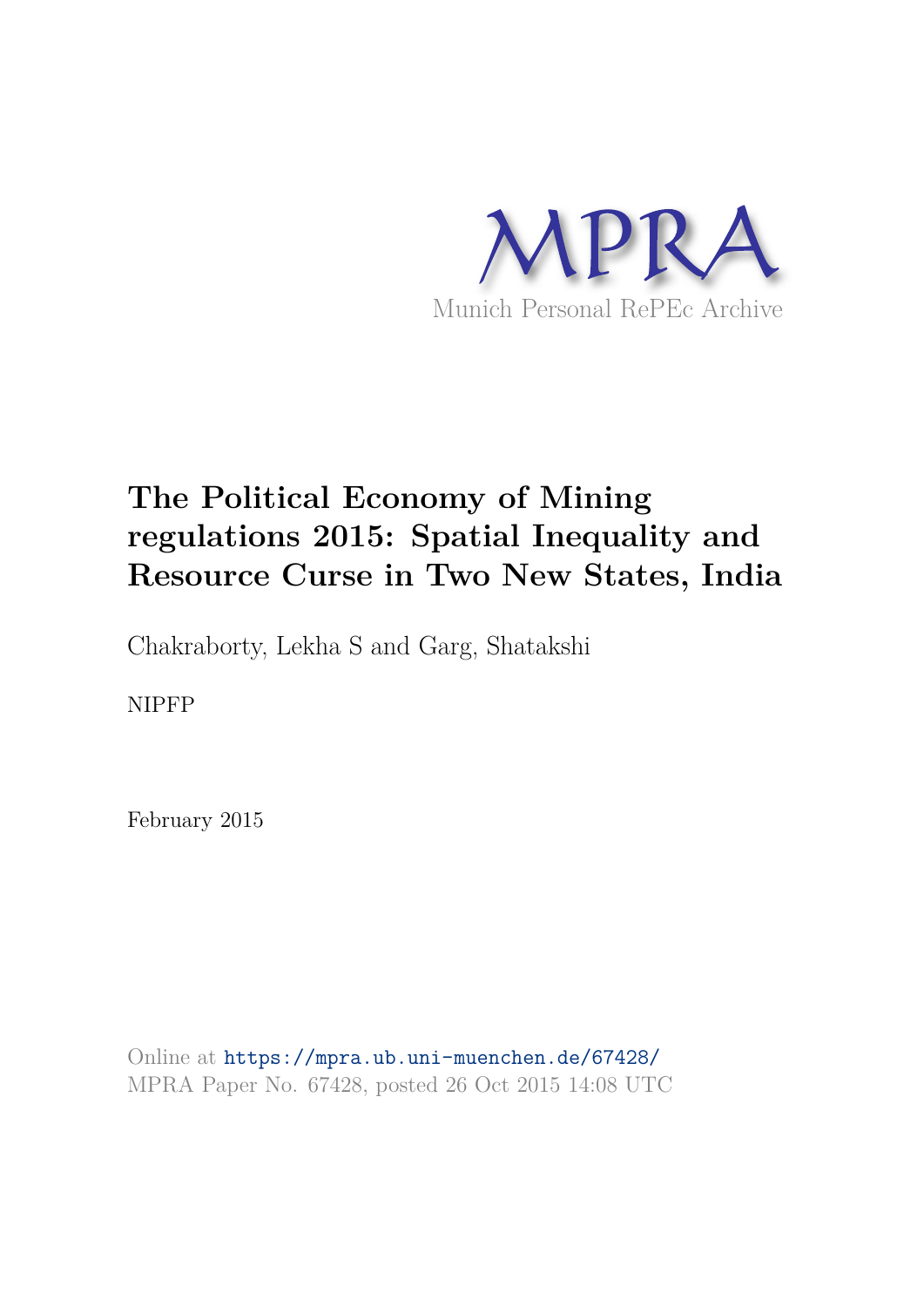## **LEKHA CHAKRABORTY<sup>1</sup> SHATAKSHI GARG**

# **Abstract**

It is striking why the resource-rich States in India are income poor. This calls for analyzing the fiscal policy practices in the resource-rich new States, particularly the fiscal space created by the mining proceeds; and in turn what the fiscal space is used for. Inquiring the "use of mining fiscal space" has high policy relevance in India, against the backdrop of recent Mines and Minerals Development and Regulation (MMDR) Amendment Bill**,** 2015. Such policy imperatives are comparable to the global initiatives like "oil-to-cash policy". This paper explores the plausible impacts of MMDR 2015 (9B), which stipulates a portion of mining royalty and auction proceeds to redress the resource curse. Though nebulous estimates from the coal auction proceeds are on board, ambiguity remains how the newly generated fiscal space would resolve spatial inequalities.

 Keywords: Political economy, Regulations, Mining, Industrial Policy, Fiscal Space, Inequality, Human Development

JEL classification: H5, I3, L5, O2, Q3

 $\overline{a}$ 

<sup>&</sup>lt;sup>1</sup> The authors are respectively 2015 Intern at National Institute of Public Finance and Policy, New Delhi, and Post Graduate Scholar, Centre for Development Studies (JNU); and Associate Professor, National Institute of Public Finance and Policy, New Delhi. Special thanks are due to Rathin Roy for the useful discussions, which led to this paper. We sincerely thank Pinaki Chakraborty for his useful comments and suggestions. The earlier versions of this paper have been invited for presentation at the Prague Conference on Political Economy, Czech Republic**;** International Conference on Economic and Development Policy (ICEDP-2015), Tunisia; and Canadian Conference on Global Studies, organized by International Center for Research & Development Canada at Ryerson University, Toronto. The usual disclaimer applies.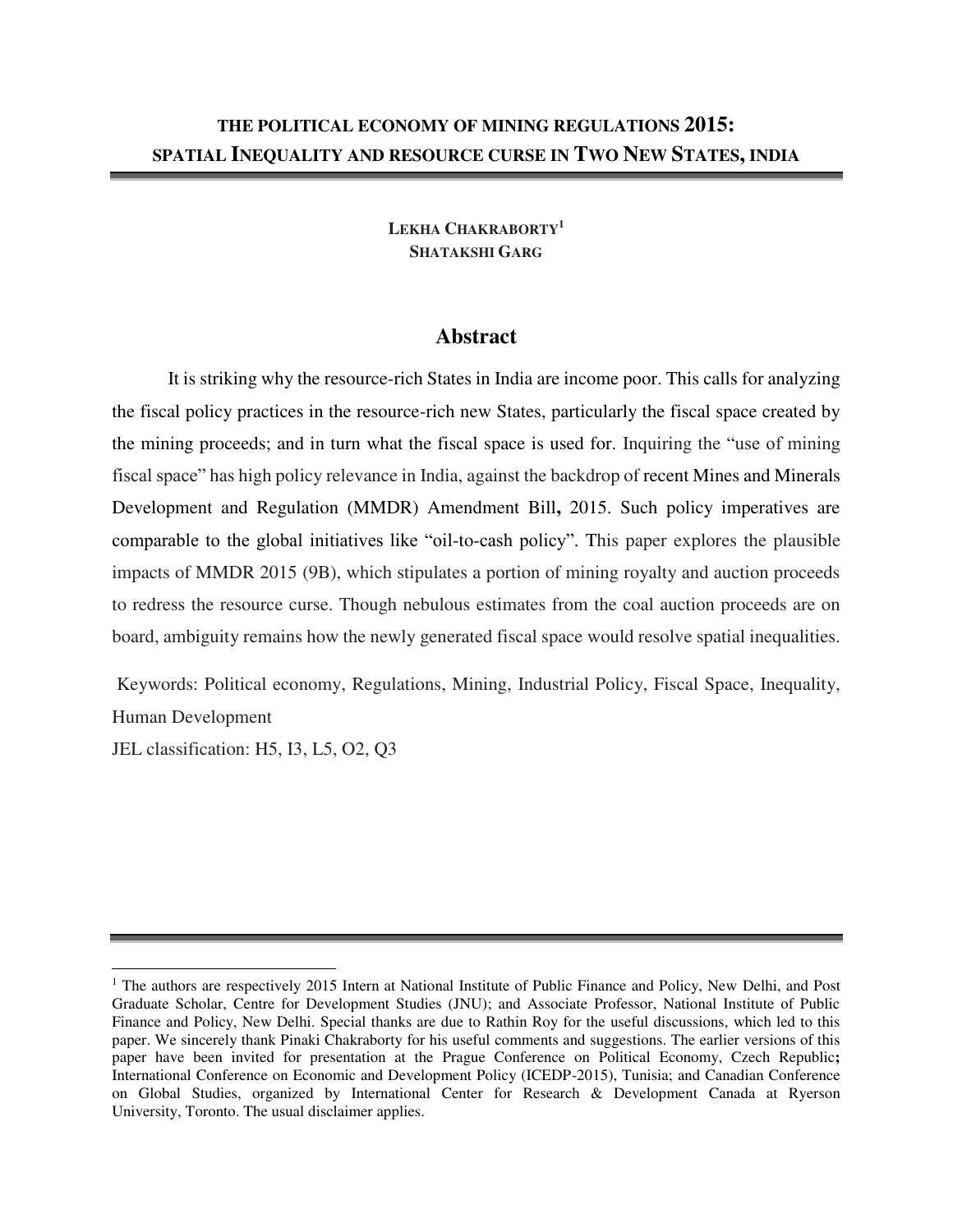# **THE POLITICAL ECONOMY OF MINING REGULATIONS 2015: SPATIAL INEQUALITY AND RESOURCE CURSE IN TWO NEW STATES, INDIA**

It is striking why the resource-rich States in India are income poor; and suffer from large deficits in social and economic development. Why the newly formed States in India – Chhattisgarh and Jharkhand - has failed to translate their natural resource abundance to economic growth and human development? As per the India Human Development Report 2011, Chhattisgarh was ranked last among all States in India, with an HDI of 0.358, against the national average of 0.467. Jharkhand also remains at bottom level in the human development with an HDI of 0.376. This calls for analyzing the significance of fiscal policy practices in these resource-rich new States, with special reference to the fiscal space created by the mining revenues and in turn what the mining fiscal space is used for.

Theoretically, finding a sustainable fiscal space for human development involves asking what the purpose of fiscal space is, the timeframe for the analytical framework, and the political economy context within which it is implemented (Roy, 2015). Specifically, to what extent do local jurisdictions benefit from mining proceeds? This question of "use of mining fiscal space" has high policy relevance in India against the backdrop of the recent Mining Industrial Policy - Mines and Minerals Development and Regulation (MMDR) Amendment Bill**,** 2015 - which states a provision for District Mineral Foundation (DMF) for linking mining royalty and auction proceeds to improve the quality of life of the local populace, primarily the tribals, and improving the social infrastructure of these mining districts.

The "district" is taken as the unit of analysis of mining industrial regulation and development policy in India. Can this create regional disparities, as only a few districts in India contribute to mining regime? If so, can DMF mining industrial policy create socio-economic inequalities? This paper analyses the effect of mining and resource abundance on socioeconomic outcomes at the district level, in retrospect, of two resource-rich new States in India, viz., Chhattisgarh and Jharkhand.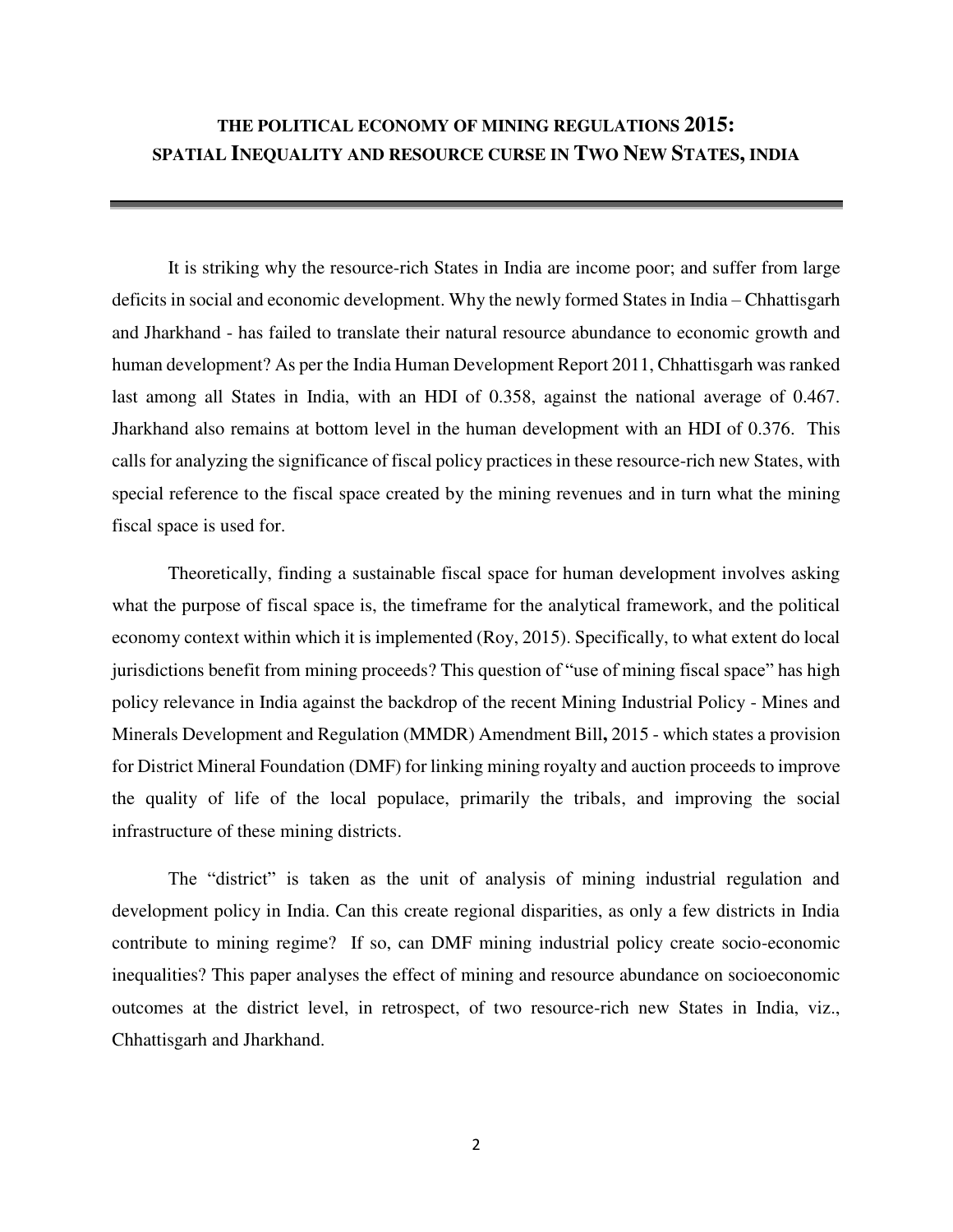The paper is organized into seven sections. Section 1 presents a macro policy backdrop of new mining regulations and state capacity; while Section 2 analyses the fiscal fiat and royalty regimes. Section 3 examines the effect of mining regulations on economic growth. Section 4 analyses the plausible effects of MMDR 2015 on the socioeconomic outcomes at the district level, of two resource-rich new States in India, viz., Chhattisgarh and Jharkhand. Section 5 explores the reasons for resource curse while section 6 examines the recent Mining Industry Policy initiatives to address the problems of resource curse and spatial inequalities. Section 7 concludes.

### **I. STATE CAPACITY AND MINING REGULATIONS: A POLICY BACKDROP**

The drafting of regulations often reflect "state capacity", which is the power of the state to raise the fiscal capacity (Besley, 2013, Skocpol, 1985, Besley and Persson, 2011). The natural resource reliance is a significant determinant of the state capacities, though the political economy play a major role in the link between the two (McAdam, Tarrow and Tilly 2001, Mann 1984, World Bank, 1992). In order to increase the investment in the mining sector and promote sustainable mining practices to adequately meet the requirements of the industry without sacrificing environmental concerns, the Mines and Minerals (Development and Regulations) (MMDR) Act, 1957 had been amended. The new Act is named as The Mines and Minerals (Development and Regulation) (Amendment) Bill, 2015.

MMDR 2015 has suggested a creation of District Mineral Funds (DMF) for the welfare of the project affected people. The new bill also provides greater decentralisation of power to States governments for allocation of resources. The amended Act under section 9(B) says that the State Governments shall establish a non-profit body called District Mineral Foundation (DMF) in all the mining affected districts. The objective of the DMF is to work for the interest and benefits of the persons and the areas affected by the mining operations in accordance with the State Government. The holder of a Mining Lease has to pay an annual amount to the DMF of the district for which the percentage of royalty to be paid may be prescribed by the Central Government in case of minerals other than minor minerals and prescribed by the State Government in case of minor minerals. In the earlier version of MMDR, it was suggested through *profit sharing formula* - 26 per cent of profits from the coal miners and 100 per cent royalty equivalent money from other miners-, which has become controversial, and dropped in the present Bill. However, the ambiguity remains about the new levies in addition to the existing mining taxes and royalty.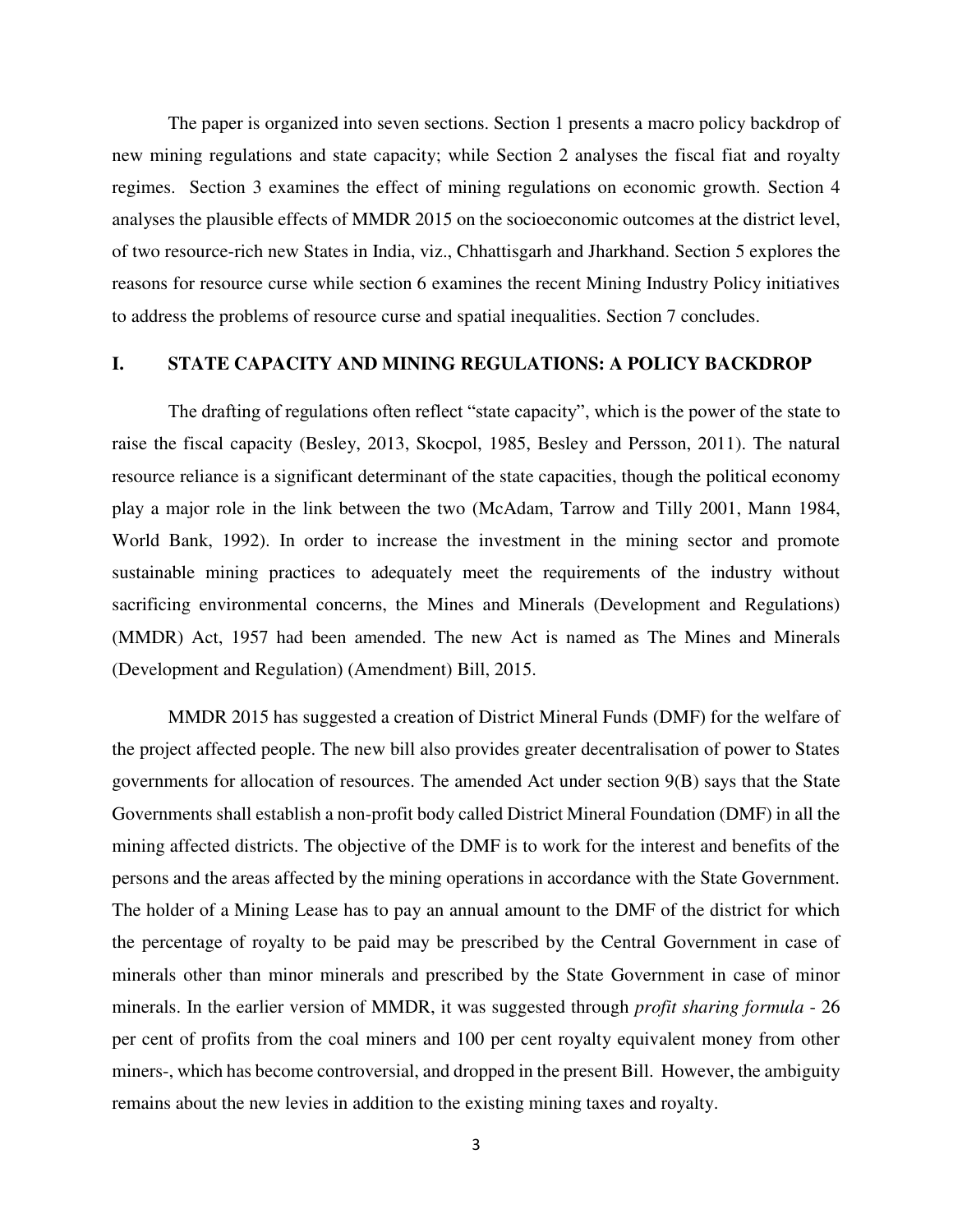#### MMDR, 2015 proposed that

*9B. (1) In all districts affected by mining related operations, the State Government shall, by notification, establish a trust to be called the District Mineral Foundation, as a non-profit body.* 

*(2) The composition and functioning of the District Mineral Foundation shall be regulated in such manner as may be prescribed by the State Government.* 

*(3) The object of the District Mineral Foundation shall be to work for the interest and benefit of persons, or areas, affected by mining related operations in such manner as may be prescribed by the State Government.* 

*(4) The holder of a mining lease or a prospecting license-cum-mining lease shall pay annually to the District Mineral Foundation of the District in which the mining operations are carried on,—* 

*(a) in case of minerals other than minor minerals, such percentage of the royalty paid during the financial year as may be prescribed by the Central Government; and (b) in case of minor minerals, such amount as may be prescribed by the State Government***;** 

The new draft says, "for the purpose of granting a mining lease in respect of any notified minerals, the state government shall select, through auction by a method of competitive bidding, including e-auction, an applicant who satisfies the eligibility conditions." So it cleared the way for the auction of iron ore and other non-coal minerals. Aiming to improve transparency in allocation and to get fair share of the value of minerals for the government, the new bill prescribed competitive bidding by auction for the allocation of mining leases. The proposed method has its roots in the National Mineral Policy 2005 (Hoda Committee), constituted by erstwhile Planning Commission, Government of India. It says that "the scheme envisages that the successful bidder will conduct the exploration and prospecting work at his own risk and cost. In case there is any find, he will have to abide by the bid conditions which could be in the form of a production share, or a payment linked to the royalty payable etc." To look at the issue of illegal mining, the amended act made the offence of illegal mining a cognizable offence. The bill enabled the State Governments to set special courts for trial of offences under the act. The Act empowered the Central Government to frame rules for prescribing the timelines for the different stages in processing the application for grants of mineral concessions and their renewals.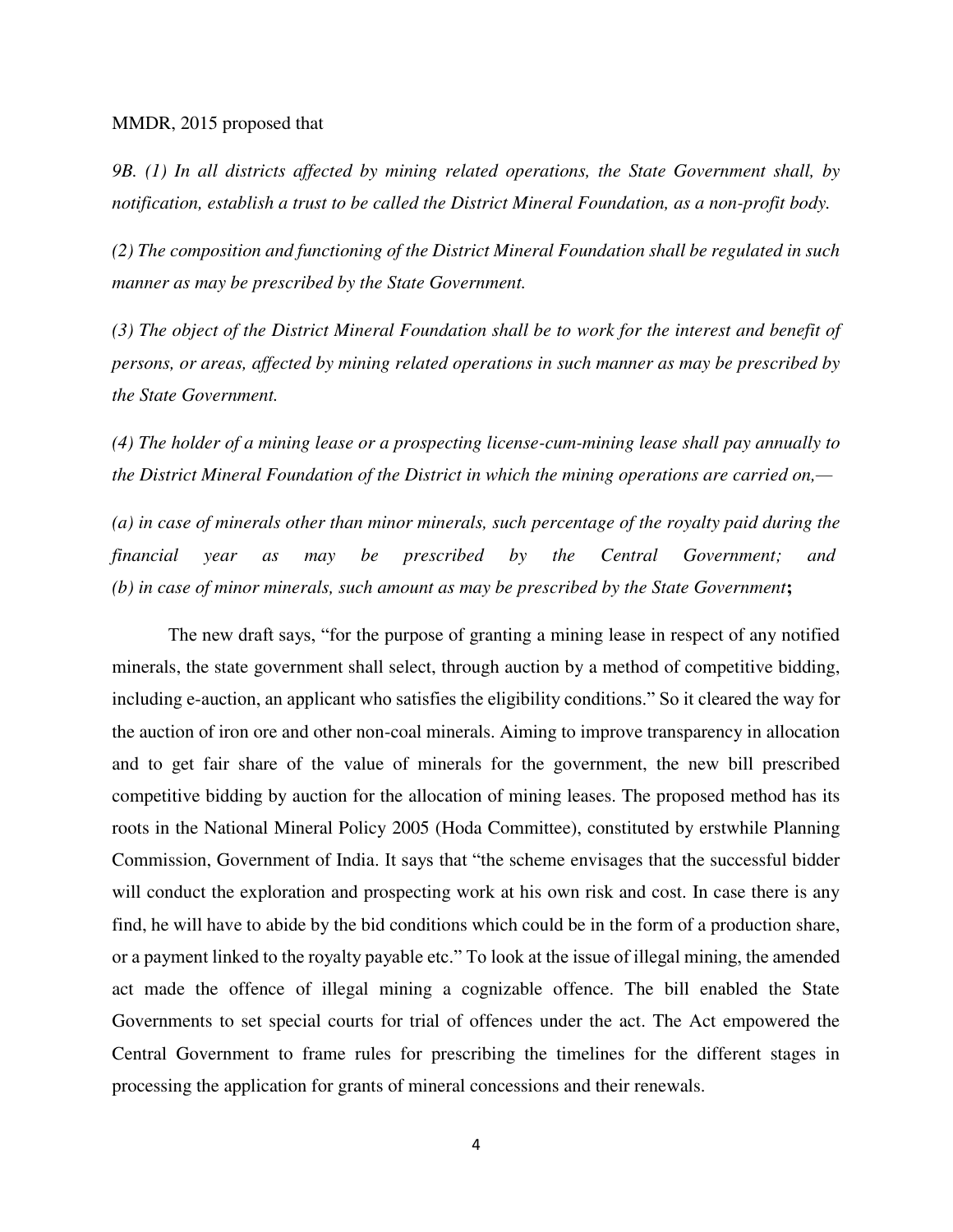# **II. FISCAL SPACE FROM MINING: REGIME SHIFTS AND ROYALTY PROCEEDS**

Mining taxation regime of iron and coal in India is in a state of flux. Particularly, the current methodology of royalty estimation for mining sector requires a relook. The mining royalty regime in India is onerous. India has one of highest royalty rates in the world. Chhattisgarh and Jharkhand have the significant share of iron and coal deposits in India. Though there has been an increasing trend in the regime shift in mining royalty away from the tonnage royalty regime to *ad valorem*, the rationalization of rates to internationally competitive rates has not yet materialized (Chakraborty, 2015). Every three years, the royalty rates are revised upwards in India. In ferrous royalty regime, though there has been a shift from tonnage to *ad valorem*, the base estimation suffers from discretion in deciding the grade content  $(A_{1,2,3...n})$  in the following formula) of the extracted ore in arriving at royalty calculations.

 $R_{ROM} = [\Lambda_{1,2,3...n}$   $ROM] * Y_{ore}$ 

where

| <b>R</b> <sub>ROM</sub> |     | Royalty revenue from metal contained in Fe ore.                      |
|-------------------------|-----|----------------------------------------------------------------------|
| $\Lambda_{1,2,3n}$      | $=$ | Grade percent of Metal in the different types of extracted iron ore. |
| <b>ROM</b>              |     | Tonnage of Run of Mine (ROM) Ore Treated                             |
| Yore                    |     | Prevailing Royalty Rate on the Fe ore                                |

There is a regime shift in ferrous royalty since 2012. Prior to 2012, the Fe royalty was estimated on the basis of tonnage method**.** The grade percent was different for ore lumps and fines, and also within each category. The recent royalty rate for iron is as high as 15 per cent ad valorem of national benchmark (IBM) price. The mining royalty proceeds can be obtained from the Finance Accounts data.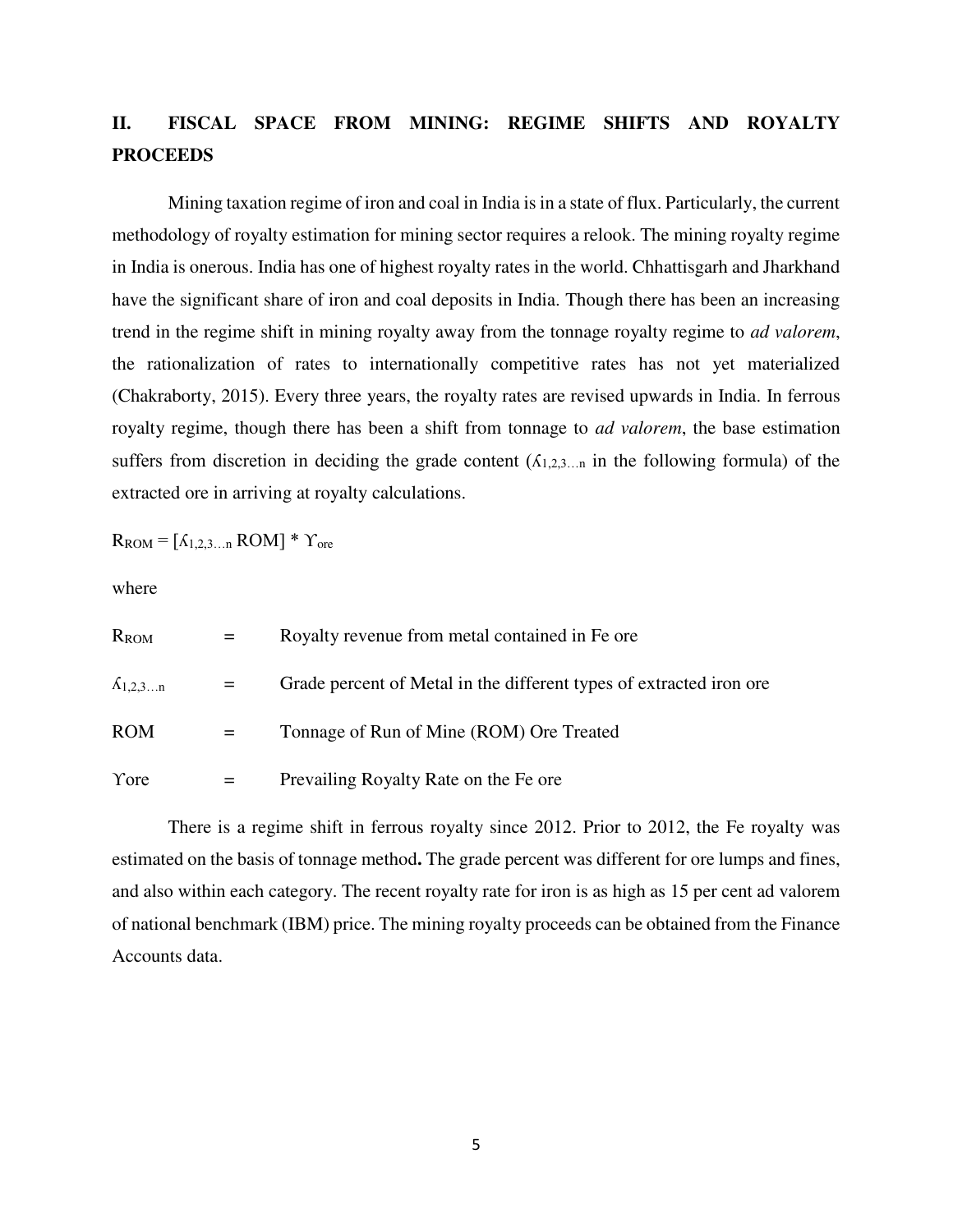$R_{ROM} = [\Lambda * ROM] * [\alpha P_{IBM}] * Y_{ore}$ 

 $\overline{a}$ 

| R <sub>ROM</sub>    |     | Royalty revenue from metal contained in the ore. |
|---------------------|-----|--------------------------------------------------|
| <sup><i>K</i></sup> | $=$ | Grade percent of Metal in the extracted ore.     |
| <b>ROM</b>          |     | Tonnage of Run of Mine (ROM) Ore Treated         |
| P <sub>IBM</sub>    |     | <b>IBM</b> Fe Prices                             |
| Yore                |     | Prevailing Royalty Rate on the Fe ore            |

We have explored two data sources to arrive at the fiscal proceeds from mining sector: Finance Accounts and individual State Budgets. As the Finance Accounts data do not contain the mining proceeds at disaggregated levels, we have explored the State Budget documents to extract the disaggregated budget heads related to mining using a recent methodology of "budget tagging<sup>2</sup>". The budget tagging analysis intends to identify the budget codes that are relevant to mining actions; and report such revenue heads related to mining operations. However, the negative inferences from this exercise reinforced that the fiscal space from mining to State exchequer is negligible, less than 10 per cent, in both new states and no relevant budget heads with appropriations are available at disaggregated levels in the State Budgets, other than what is reported in Finance Accounts.

Methodologically, we have used an encompassing criteria for selecting the "mining tags" in the revenue budget of the States, incorporating different phases of mining operations, viz., prospecting (which involves reconnaissance and detailed exploration), development and operation. For instance, this analysis defines mining revenues from different phases of mining, viz., (i) reconnaissance permit fee, (ii) prospecting fee, (iii) dead rent, (iv) royalties and some other levies are levied at the different stages of a mining operation. However, the inference from the budget tagging analysis revealed that the time series data on revenue from tax and nontax sources other than mining royalty and fees is not available in the budget documents<sup>3</sup>.

 $2$  The budget tagging is a recent methodology used to prepare climate responsive budgeting (CRB). However in CRB, the tagging is confined to expenditure budgets.

<sup>&</sup>lt;sup>33</sup> The taxes (direct and indirect) collected from mining firms are unavailable in budget documents. We have therefore collated the details of direct and indirect taxes paid by the mining companies from the PROWESS CMIE dataset.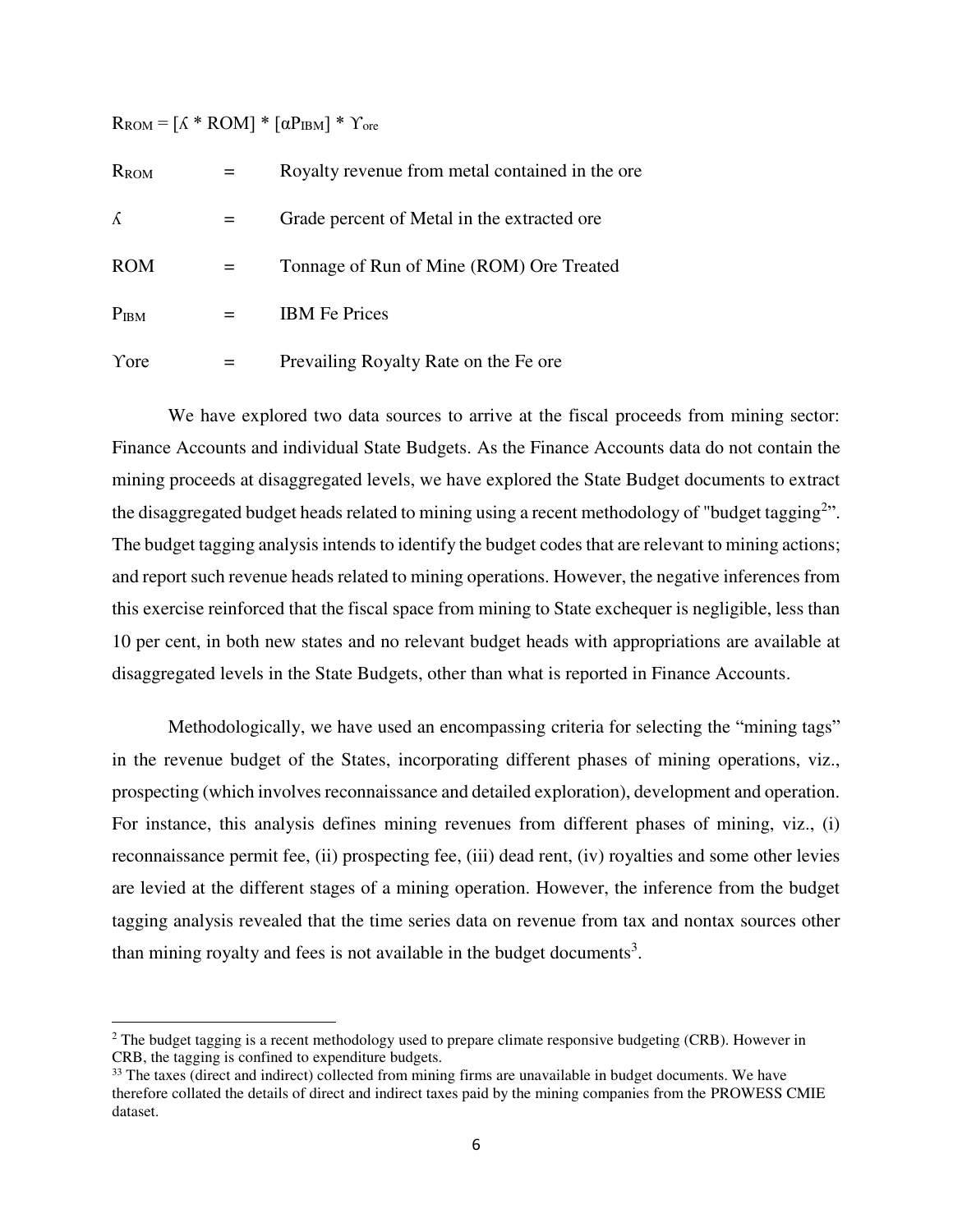We have therefore decided to use Finance Accounts data, as the disaggregation exercise using the budget tagging methodology to identify the "mining tags" left us with insignificant additional inferences. This disaggregated exploration is also not helpful to analyse the link between fiscal proceeds from mining and its utilisation on local area development and rehabilitation. There is no proceeds under mining in the State budgets, earmarked so far to redress spatial or human inequalities. This is not to understate the relevance of budget tagging methodology, all we wanted to highlight is the irrelevance of this methodology in identifying mining tags. However, the new policy formulation based on DMF in MMDR Act 2015 is in anvil to link the mining proceeds to the benefit of local populace, and the DMF provisions could be a plausible budget head to study such links in future.



**Figure 1: STRUCTURE OF OWN REVENUE: CHHATTISGARH**

*Source: Govt of India, Finance Accounts, Chhattisgarh (2012-13)* 

Using the time series data from Finance Accounts, we deciphered that in Chhattisgarh, mining revenue constitute around 18 per cent of state's own revenue. Within the nontax revenue, mining proceeds form 68 per cent of own non-tax revenue in 2012-13. However, the own non tax forms only 26 per cent of total own revenue (Figure 1). These ratios need interpretation in the context that 40 per cent of State total revenue receipts constitute of central transfers (Figure 2).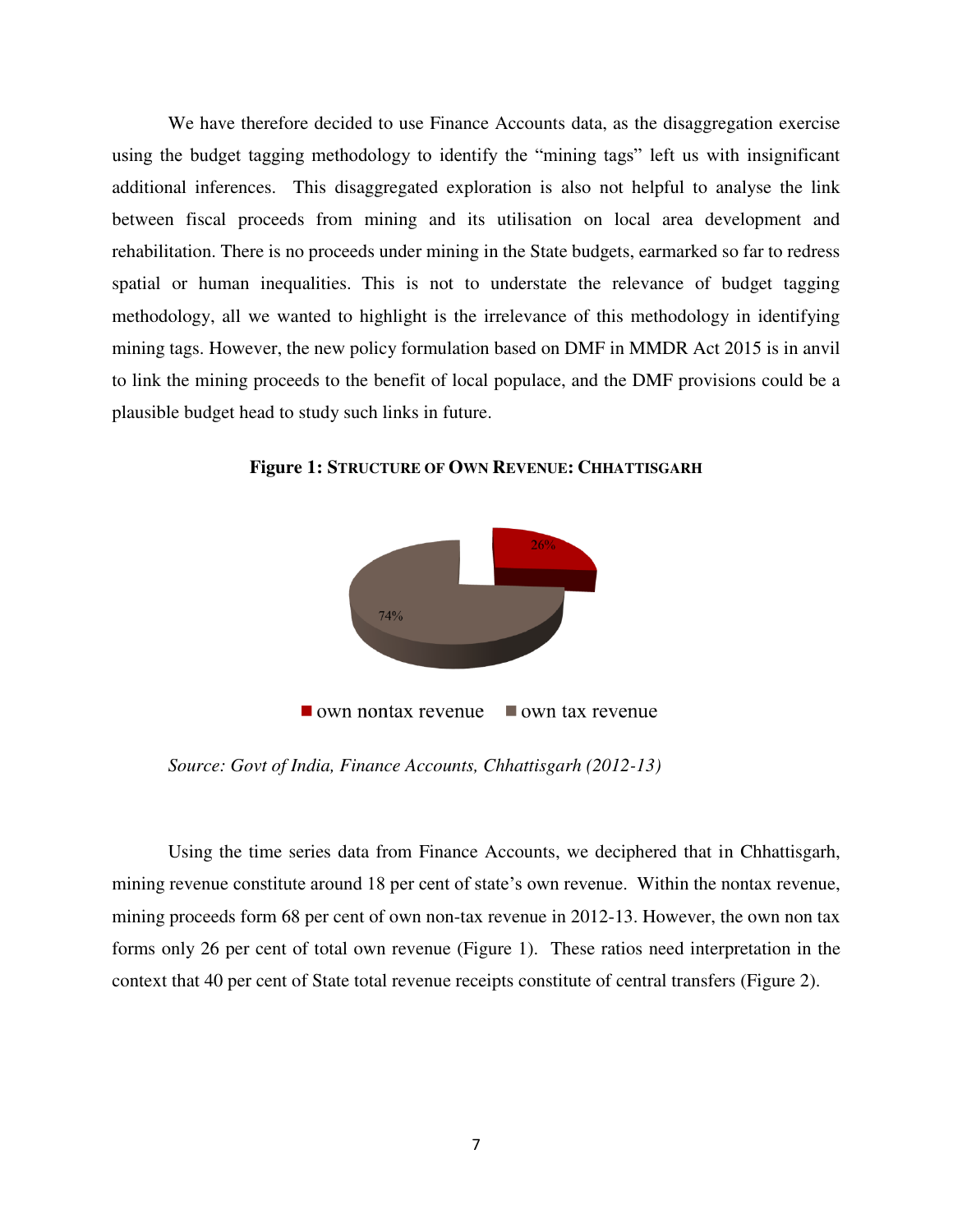

**Figure 2: STRUCTURE OF REVENUE: CHHATTISGARH**

*Source : Govt of India, Finance Accounts, Chhattisgarh (2012-13)* 

Linking of fiscal proceeds to the 'use of proceeds' is difficult to map, as it is not yet earmarked for any specific purpose, though MMDR 2015 gives indications of linking it through creating DMF. However, broadly we can suggest that mining royalty finances only 11.55 % of revenue expenditure in Chhattisgarh, in 2012-13.



**Figure 3: STRUCTURE OF OWN REVENUE: JHARKHAND**

*Source : Govt of India, Finance Accounts, Jharkhand (2012-13)*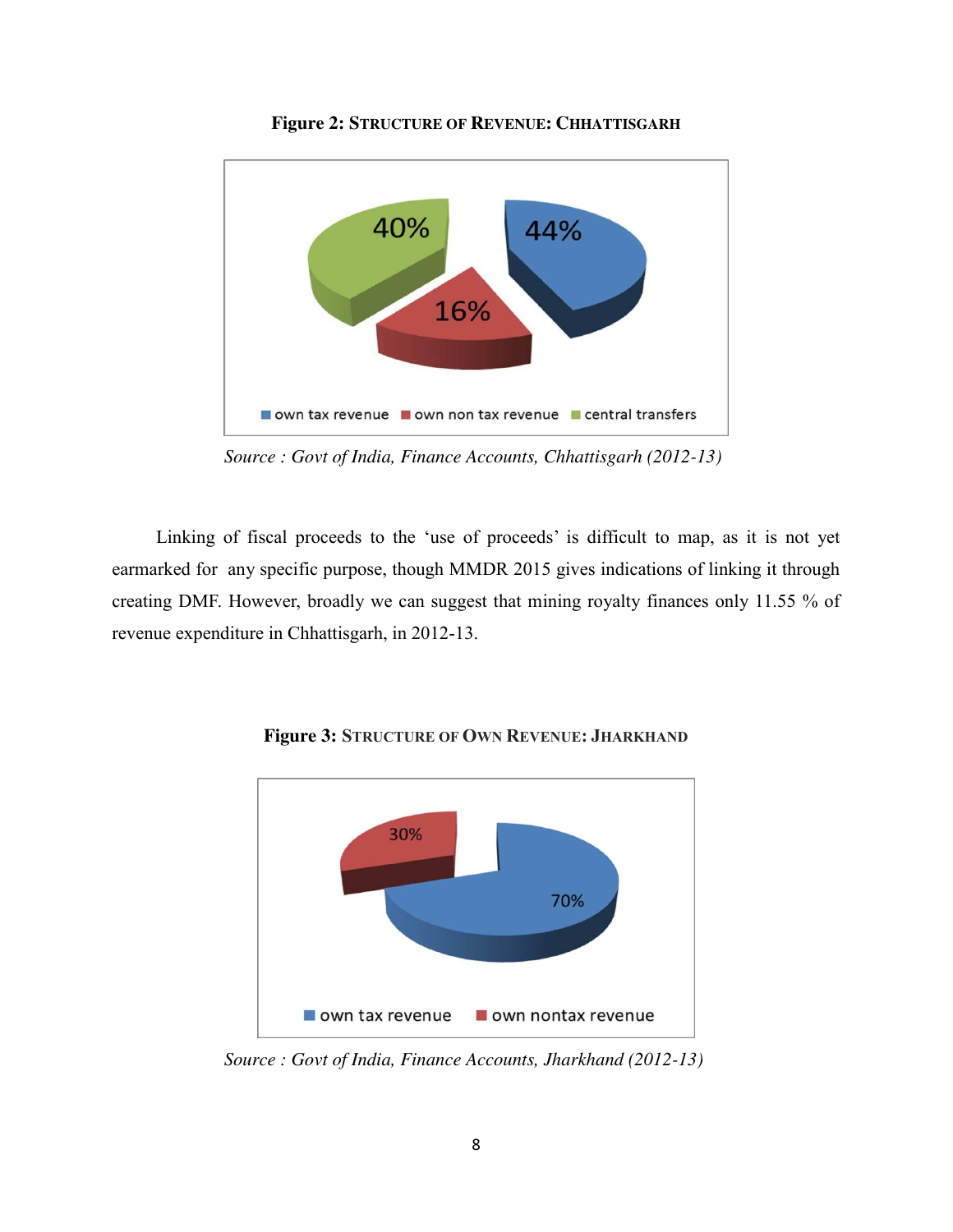Jharkhand is the country's most mineral‐intensive state, with mining and quarrying accounting for around 88 per cent of the own non tax revenue of the State. However, the own non tax revenue forms only 30 per cent of the own revenue kit (Figure 3). Mining royalty finances only 13.43 % of revenue expenditure in Jharkhand. The detail analysis of fiscal profile of mining sector of the mineral rich states in India can be obtained from Chakraborty (2015).

#### **III. EFFECT OF MINING REGIME ON ECONOMIC GROWTH**

The onerous mining taxation and royalty regime can have repercussions on economic growth. The contribution of mining sector to the economic growth has been on the decline. The industrial sector in India consists of three sub-sectors: (i) manufacturing, (ii) mining and quarrying and (iii) electricity, gas and water supply. During the year 2013-14, the share of the industry sector in Gross Domestic Product (GDP) was about 26.1 per cent and the 'mining and quarrying' subsector had a contribution of 1.9 per cent (Table 1). Mining sector provides basic and strategic raw materials for the production of a wide range of industrial and consumer products, military and transport equipment, infrastructure, energy, communications and many other essential services.

| <b>Sector</b>                                      | 1999-2000 | 2007-08 | 2012-13 | $2013 - 14(P)$ |
|----------------------------------------------------|-----------|---------|---------|----------------|
| Agriculture & allied                               | 23.2      | 16.8    | 13.9    | 13.9           |
| Industry                                           | 26.8      | 28.7    | 27.3    | 26.1           |
| 1. Mining and quarrying                            | 3         | 2.5     | 2       | 1.9            |
| 2. Manufacturing                                   | 15        | 16.1    | 15.8    | 14.9           |
| 3. Registered Manufacturing                        | 9.2       | 10.7    | 11.2    | <b>NA</b>      |
| 4. Unregistered Manufacturing                      | 5.8       | 5.4     | 4.5     | <b>NA</b>      |
| <b>Services</b>                                    | 50        | 54.4    | 58.8    | 59.9           |
| 1. Trade, hotels, transport, and communication     | 21.2      | 25.9    | 26.9    | 26.4           |
| 2. Financing, insurance, real estate, and business |           |         |         |                |
| services                                           | 14.5      | 16.1    | 19.1    | 20.6           |
| 3. Community, social, and personal services        | 14.4      | 12.4    | 12.8    | 12.9           |

|  | Table 1: SHARE OF MINING SECTOR IN GDP (PER CENT) |  |  |  |  |  |
|--|---------------------------------------------------|--|--|--|--|--|
|--|---------------------------------------------------|--|--|--|--|--|

*Source: Economic Survey 2013-14.*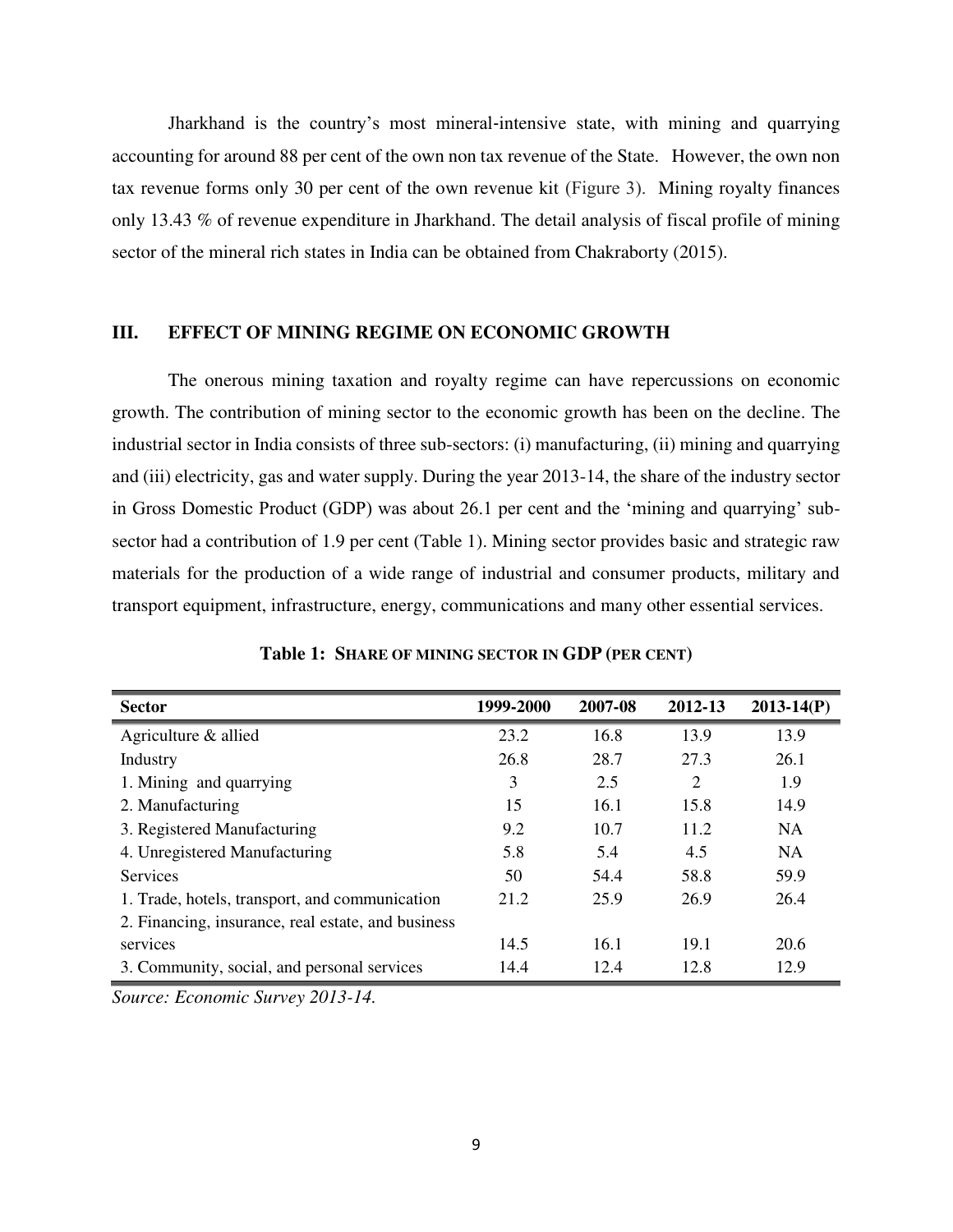The contribution of mining sector to the regional economies has also been on the decline (Figure 4). The declining trend of share of mining sector in the GSDP across States affects the manufacturing sector of the country. The Figure 4 revealed that Jharkhand and Chhattisgarh are consistent performers since 2004-05 with an average contribution of around 10% between 2004- 05 and 2013-14. Goa is on a declining trend since 2009-10, despite having significant contribution from the sector between 2004-05 and 2008-09. Odisha is also on a declining trend since 2010-11, despite having significant contribution from the sector between 2004-05 and 2009-10.





*Source: CSO, Govt of India (various years)* 

After the bifurcation of States, the new States gained in terms of mining than the parental states in case of both Bihar-Jharkhand and Madhya Pradesh-Chhattisgarh. However, empirical evidences do not suggest that creation of new states led to any distinctive fiscal agency, in terms of enhancing the fiscal autonomy from mining proceeds as both States rely around half of their revenue from intergovernmental fiscal transfers. The Figure 5 revealed that Bihar has not seen a change in share since 2004-05, i.e. 0.1% of GSDP, while Figure 6 revealed that Madhya Pradesh is on a declining trend since 2010-11, despite having significant contribution from the sector between 2004-05 and 2009-10. Both Jharkhand and Chhattisgarh – the new States – gained in terms of mining compared to the parent states.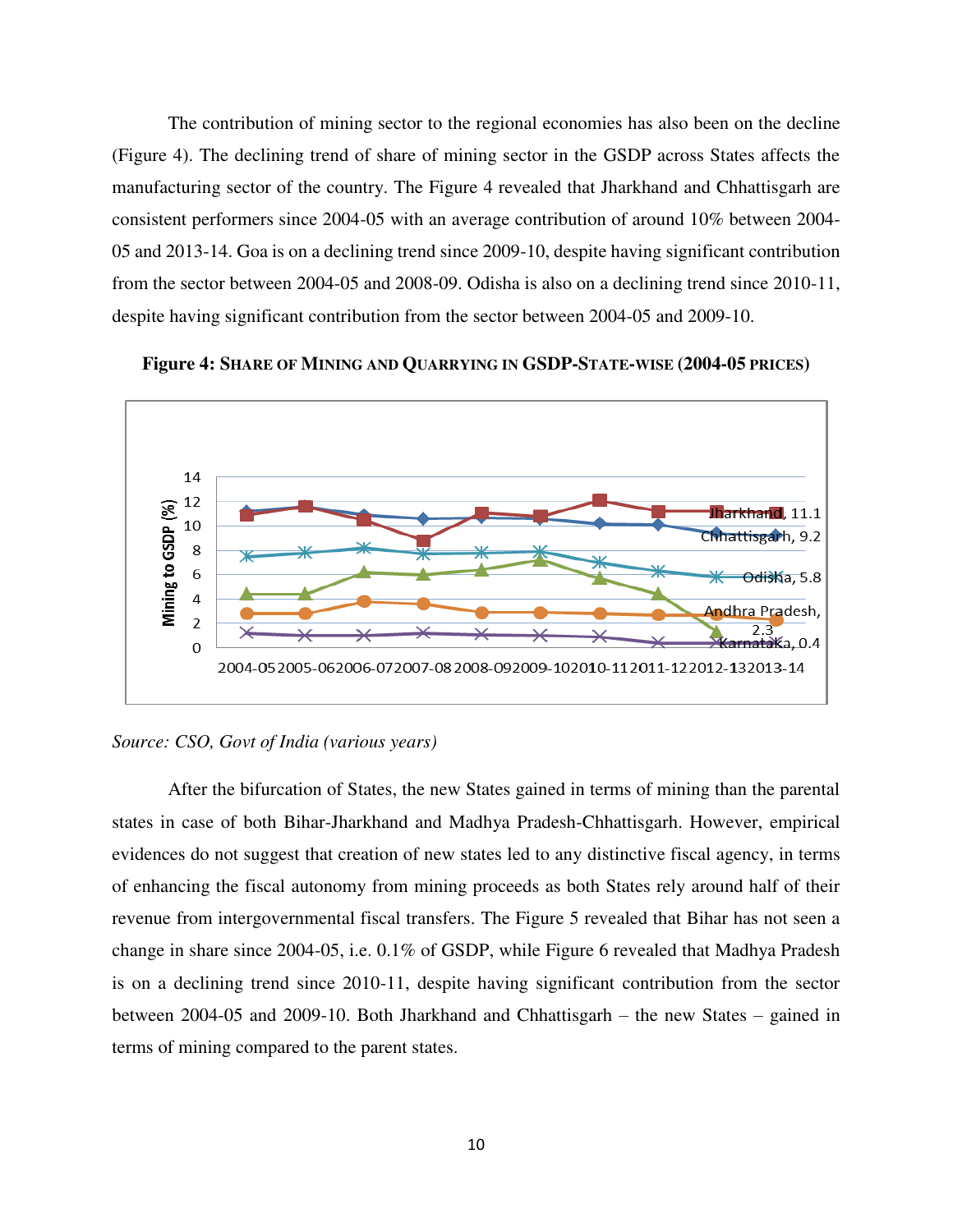

**Figure 5: MINING TO GSDP RATIO: BIFURCATED MADHYA PRADESH AND CHHATTISGARH**

*Source: CSO, Govt of India (various years)* 



**Figure 3: MINING TO GSDP RATIO: BIFURCATED BIHAR AND JHARKHAND**

### *Source: CSO, Govt of India (various years)*

The contribution of mining to GSDP at 10 per cent is comparatively higher, in terms of intra-national (with other mineral rich States in India) and international comparison. The cross country evidence revealed that resource-rich contributes only below 10 per cent of GSDP with Chile (6 %), Australia (5.9%) and South Africa (5.3 %) in 2010.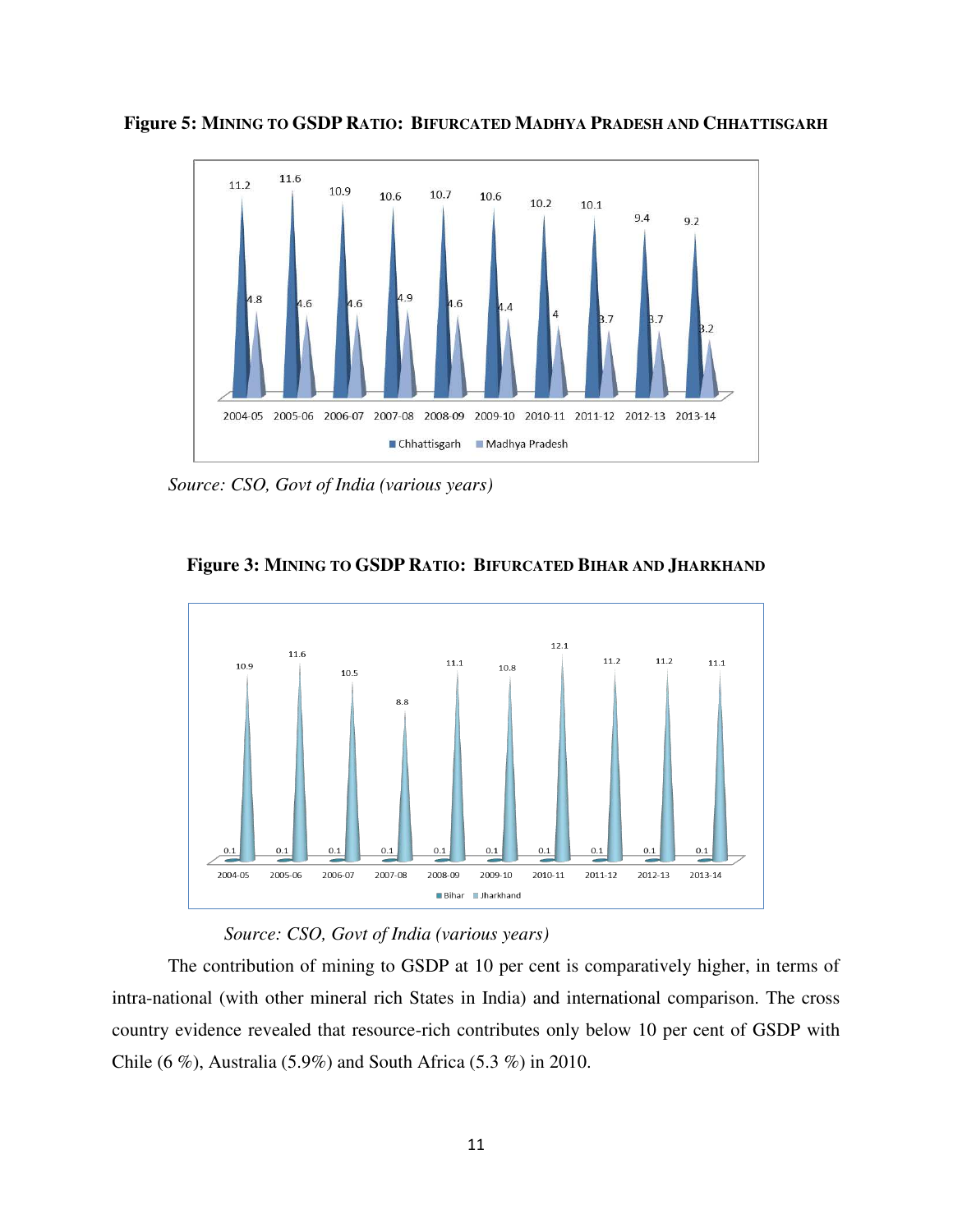

**Figure 4: CROSS-COUNTRY RATIOS: MINING TO GDP (%)** 

*Source: Strategy Paper, Ministry of Mines, Govt of India, 2011* 

The strategy paper of Ministry of Mines (2011) noted that the proceeds from mining in the two new States – Chhattisgarh and Jharkhand would be comparatively more than other mineral rich States and forecasted that contribution from this sector could go up to 20.0 and 14.1 per cent respectively by 2025.

# **IV. EFFECT OF MINING ON SOCIOECONOMIC OUTCOMES: DISTRICT LEVEL ANALYSIS**

The empirical analysis of impact of mining activity on the socioeconomic development of the region is an elusive area of research. While several studies analyzed the resource curse problem from national economy's perspective, a few studies have attempted to look for the problem of resource-curse at the disaggregated level of district. A Policy Research Working Paper of the World Bank (Loayza et al, 2013) shows that mining activity in Peru has had a positive impact on local communities in terms of higher economic growth and a better performance on human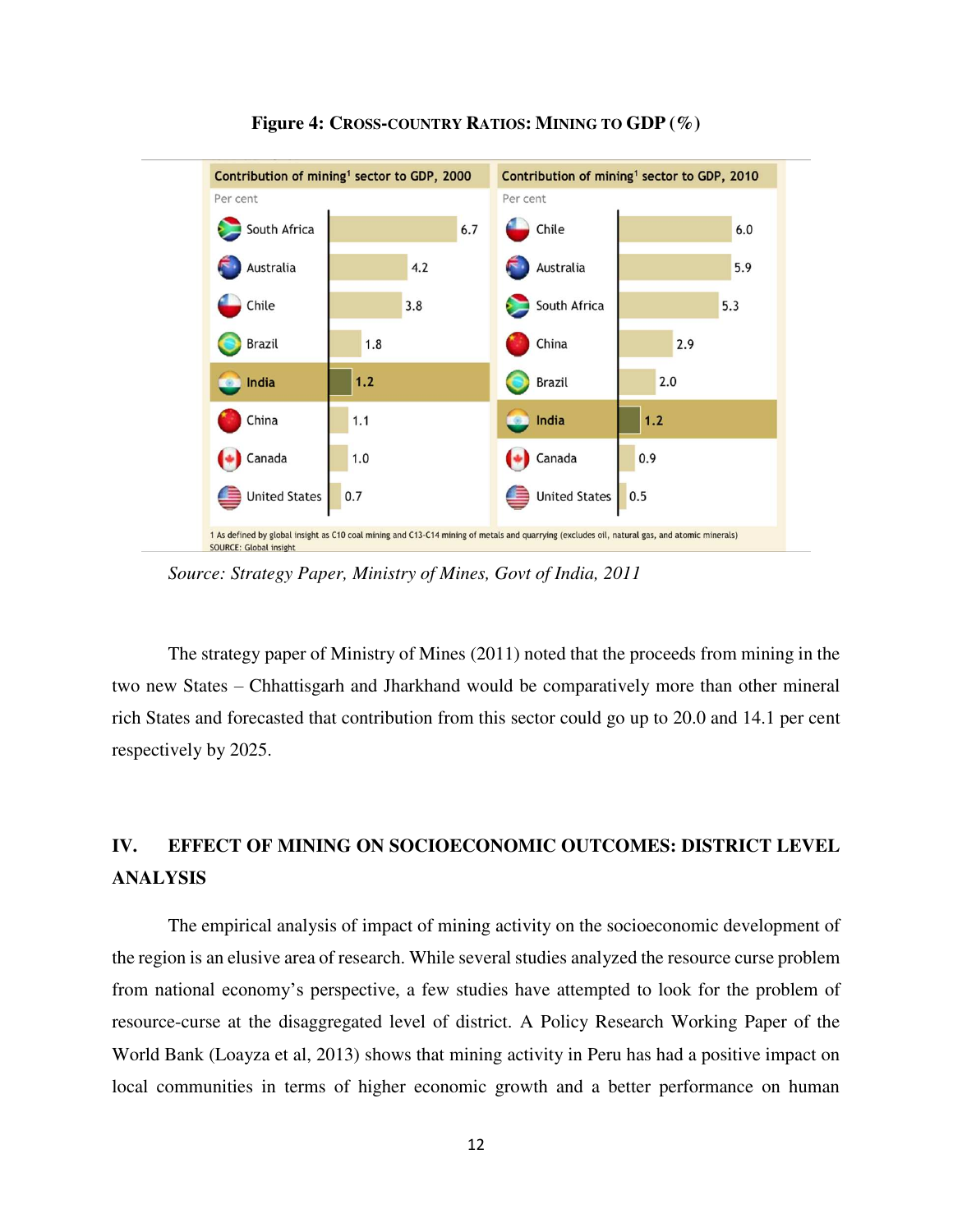development indicators. The analysis tries to compare the performance of a mining district with a non-mining district in the same mineral producing province and non-mining in the non-mineral producing province. The analysis reveals higher inequalities across districts stemming from the relatively better performance of the producing district, which counteracts the benefits and becomes a potential source of societal tensions. The alleviated poverty levels persist despite the redistributive programmes to uplift the local communities.

Another study is in the Indian context that attempts to do a district-level analysis of the Maoist conflict in India (Hoelscher et al, 2012). The major finding of their study is that the districts with the highest percentage of SC/ST population are the most affected by Maoist operations. Most socio-economic and government capacity factors only marginally explain the conflict issue. The relationship between mining and violence is observed to be positive, but is weak. The findings also revealed that it is not a lack of development per se that triggers conflict, but the development that disregards the interests of the most vulnerable inhabitants of land and provides no safeguard against corruption or other illegal and unjust practices. The extensive literature on civil conflict cites strong illustrations of civil conflicts originating from appropriation of rents from natural resources that impedes economic growth and severely impairs the economic and socio-political environment of the country in the long-run (Ross, 2004a, 2004b; de Soysa and Binningsbø, 2009).

Mapping the incidence of mineral resource holding and the six World Governance Indicators - voice and accountability, political stability and absence of violence, government ineffectiveness, regulatory quality, control of corruption and rule of law - across the regions of the globe, one is bound to see striking overlaps. A significant number of resource-abundant Sub-Saharan African, certain Latin American and Middle Eastern nations are placed in the lowest percentile on all six indicators. Empirical evidences across globe suggests that it seems to be a case where the availability of natural wealth has become the main source of economic and political instability; of foreign private and public competitiveness; and of rent-seeking behaviour in vulnerable states, with all its accompanying features of attempts at illegal extraction, leading to soaring poverty levels.

Against this backdrop we carry out our preliminary analysis of the socio-economic impacts of mining in the two newly formed resource rich states of Chhattisgarh and Jharkhand. Mineral profile for the states of Chhattisgarh and Jharkhand as on April 1, 2014 for coal and as on April 1,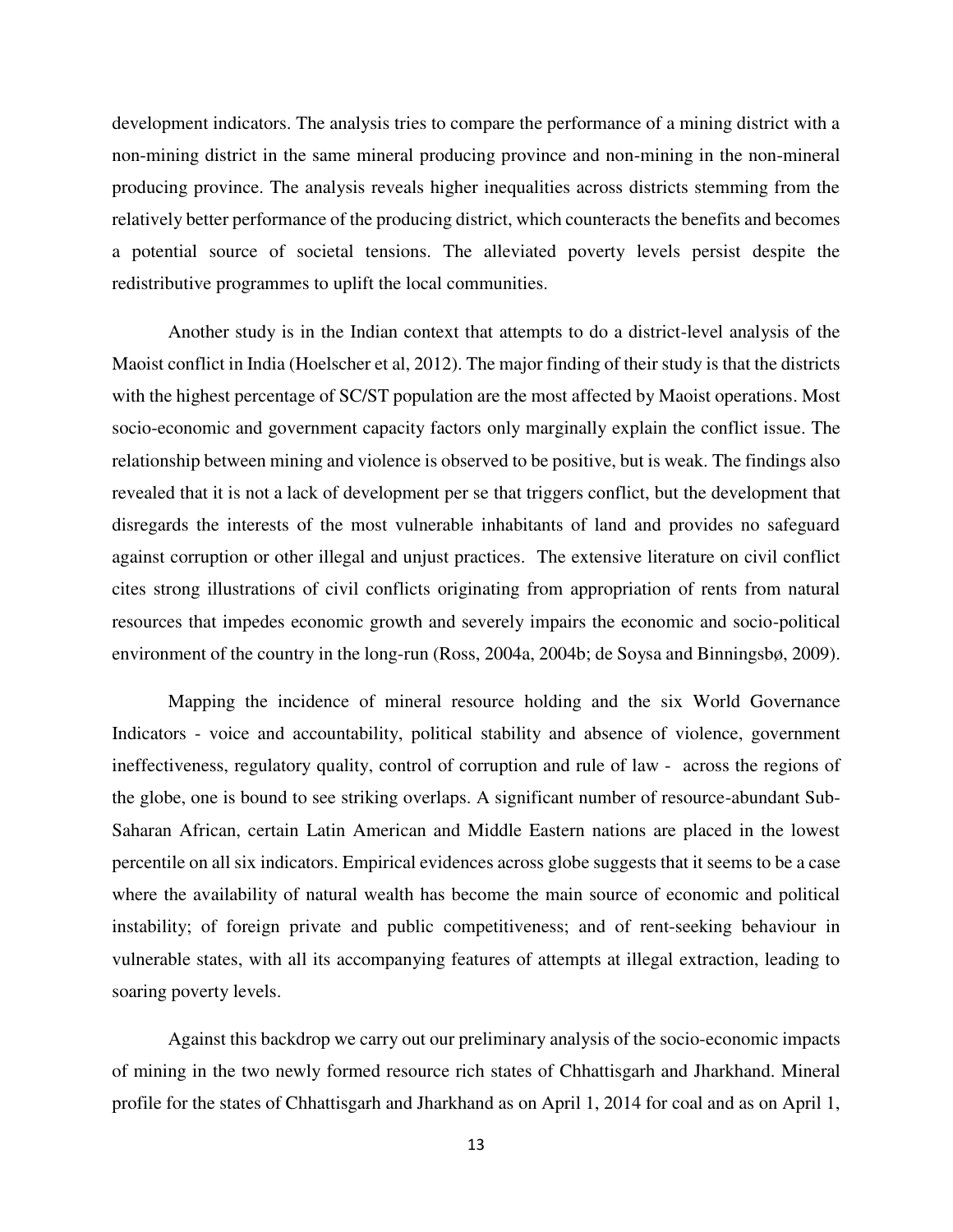2010 for other minerals are given in Table 2 and 3. Juxtaposing and analyzing the datasets on mineral wealth along with Table 3 on growth and human development indicators of the two states brings out an interesting finding that the resource-rich states perform badly on the growth and development. Presently, both the states have an HDI value lower than the national average on all three dimensions- education, income and health and they suffer an average loss of 35% and 33% in HDI due to inequality, respectively.

| <b>Mineral</b> | <b>Total resources in Chhattisgarh</b> | Share of the state<br>as a percent of all<br><b>India reserves</b> |
|----------------|----------------------------------------|--------------------------------------------------------------------|
| Coal           | $52533$ (million tn)                   | 17.42                                                              |
| Iron ore       | 3291824 ('000 tn)                      | 18.40                                                              |
| Limestone      | 8959446 ('000 tn)                      | 5.15                                                               |
| Dolomite       | 846682 ('000 tn)                       | 10.95                                                              |
| Tin ore        | 29800703 (tn)                          | 35.59                                                              |
| Tin metal      | $15486.63$ (tn)                        | 15.14                                                              |

**Table 2: MINERAL PROFILE, CHHATTISGARH**

Note: (as on April 1, 2014 for coal and as on April 1, 2010 for other minerals) Source: Indian Minerals Yearbook 2013 and Coal Directory of India 2013-14

| <b>Mineral</b> | <b>Total resources in Jharkhand</b> | Share of the state as a percent of all India reserves<br>$(\%)$ |
|----------------|-------------------------------------|-----------------------------------------------------------------|
| Coal           | $80716$ ('million tn)               | 26.76                                                           |
| Iron ore       | 4596620 ('000 tn)                   | 25.71                                                           |
| Copper ore     | 288126 ('000 tn)                    | 18.49                                                           |
| Bauxite        | 146323 ('000 tn)                    | 4.21                                                            |
| Graphite       | 12910869 (tn)                       | 7.48                                                            |
| Kyanite        | 5708533 (tn)                        | 5.53                                                            |

### **Table 3: MINERAL PROFILE, JHARKHAND**

*Note: (as on April 1, 2010 for other minerals)* 

*Source: Indian Minerals Yearbook 2013 and Coal Directory of India 2013-14*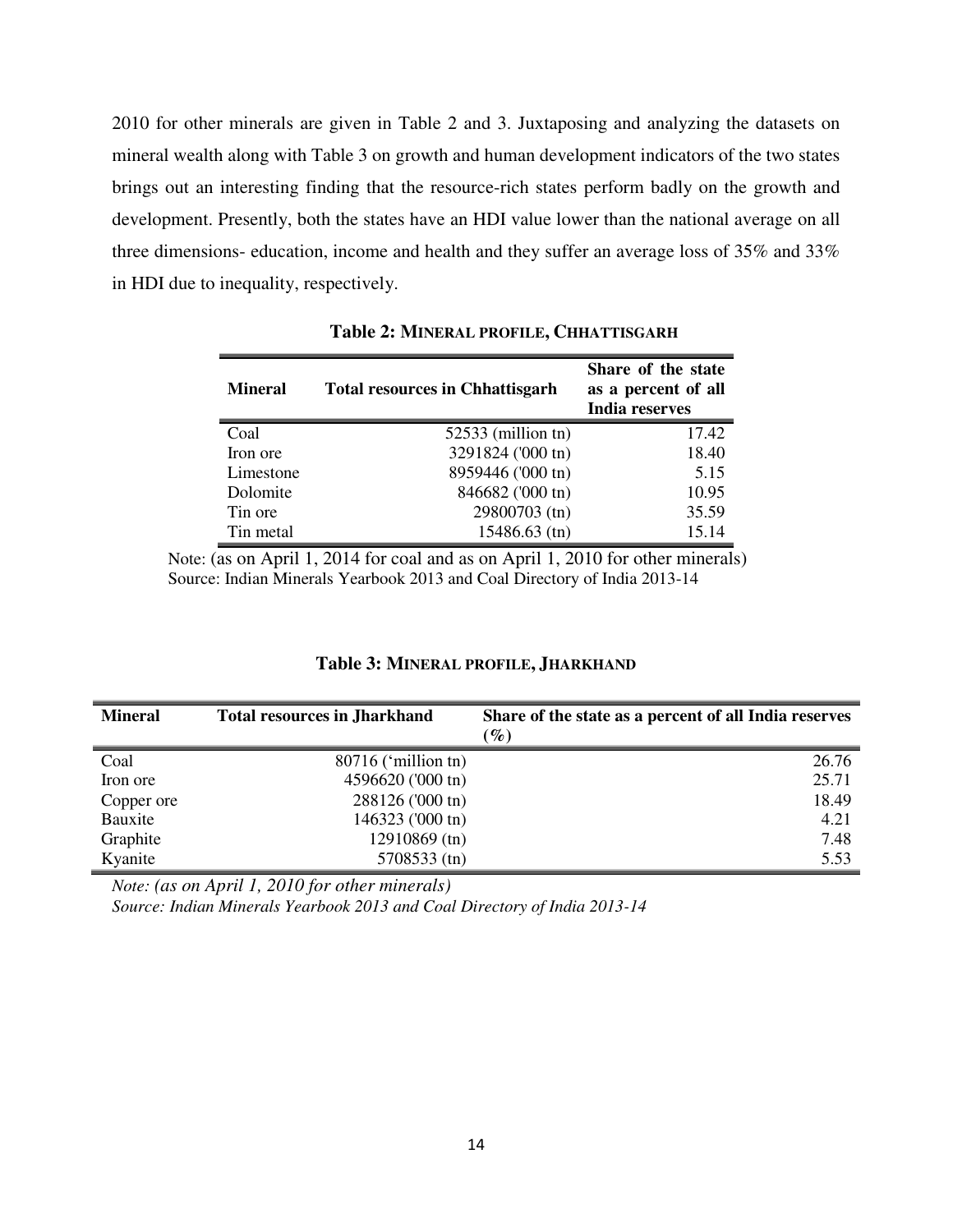|     | <b>Indicators</b>                                          | <b>Chhattisgarh</b> | <b>Jharkhand</b> | India   |
|-----|------------------------------------------------------------|---------------------|------------------|---------|
| 1.  | <b>Total Population (In Millions)</b>                      | 26                  | 33               | 1210    |
| 2.  | Net domestic Product (at factor cost) (Rs crores) [For     | 70309               | 63297            | 4493743 |
|     | state) Gross Domestic Product (at factor cost) (Rs crores) |                     |                  |         |
|     | (For India)]                                               |                     |                  |         |
| 3.  | Sex ratio (females per 1000 males)                         | 991                 | 947              | 940     |
| 4.  | Literacy rate $(\% )$                                      | 71.04               | 67.63            | 74.04   |
| 5.  | Human Development Index (HDI)                              | 0.358               | 0.376            | 0.467   |
| 6.  | Gender Related Development Index (GDI)                     | 0.542               | 0.558            | 0.590   |
| 7.  | Gender Empowerment Measure (GEM)                           | 0.464               | 0.435            | 0.495   |
| 8.  | Inequality Adjusted Human Development Index Value          | 0.291               | 0.308            | 0.343   |
|     | (IHDI)                                                     |                     |                  |         |
| 9.  | Poverty Headcount Ratio (%)                                | 48.7                | 39.1             | 29.8    |
| 10. | Multidimensional Poverty Index (MPI)                       | 0.367               | 0.441            | 0.283   |
| 11. | Prevalence of Underweight Children under 5 years of        | 47.6                | 57.1             | 42.5    |
|     | age $(\%)$                                                 |                     |                  |         |

#### **Table 4: DEVELOPMENT INDICATORS: CHHATTISGARH AND JHARKHAND**

Source: 1, 3-4 - Census of India 2011;

2- RBI Handbook of Statistics on Indian Economy and Economic Survey of India 2010-11;

5- India Human Development Report 2011, IAMR and Planning Commission;

6-7-Gendering Human Development Indices: Gendering Human Development Indices: Recasting the Gender Development Index and Gender Empowerment Measure for India, Ministry of Women and Child Development, GOI;

8- Inequality Adjusted Human Development Index for India's States 2011, UNDP;

9- Tendulkar Committee Report 2009, Planning Commission;

10- MPI data and updates for 2011, OPHI;

11- India State Hunger Index 2009, IFPRI

Despite being endowed with rich reserves of minerals, the states have not been able to utilize its resource wealth to set the trajectory of growth and development. In fact, a closer look at the indicators reveals that the two states are among the poorest performing states in India on human development. But we need to study the data at a district-disaggregated level in order to find the impact of mining on socio-economic outcomes.

The district-level data on four indicators namely, effective literacy rate, infant mortality rate, total fertility rate, and institutional deliveries, are listed below in Table 5 and 6, for the 16 districts of Chhattisgarh and 18 districts of Jharkhand respectively. So for the purpose of finding the worst pockets, those districts have been selected that perform worse than the respective state figures. Not only does this reflect the intra-state spatial inequalities but also brings to the table the dire need of policy measures to alleviate the existing gaps on the development in order to achieve inclusive growth. Those figures are highlighted under each indicator where the performance is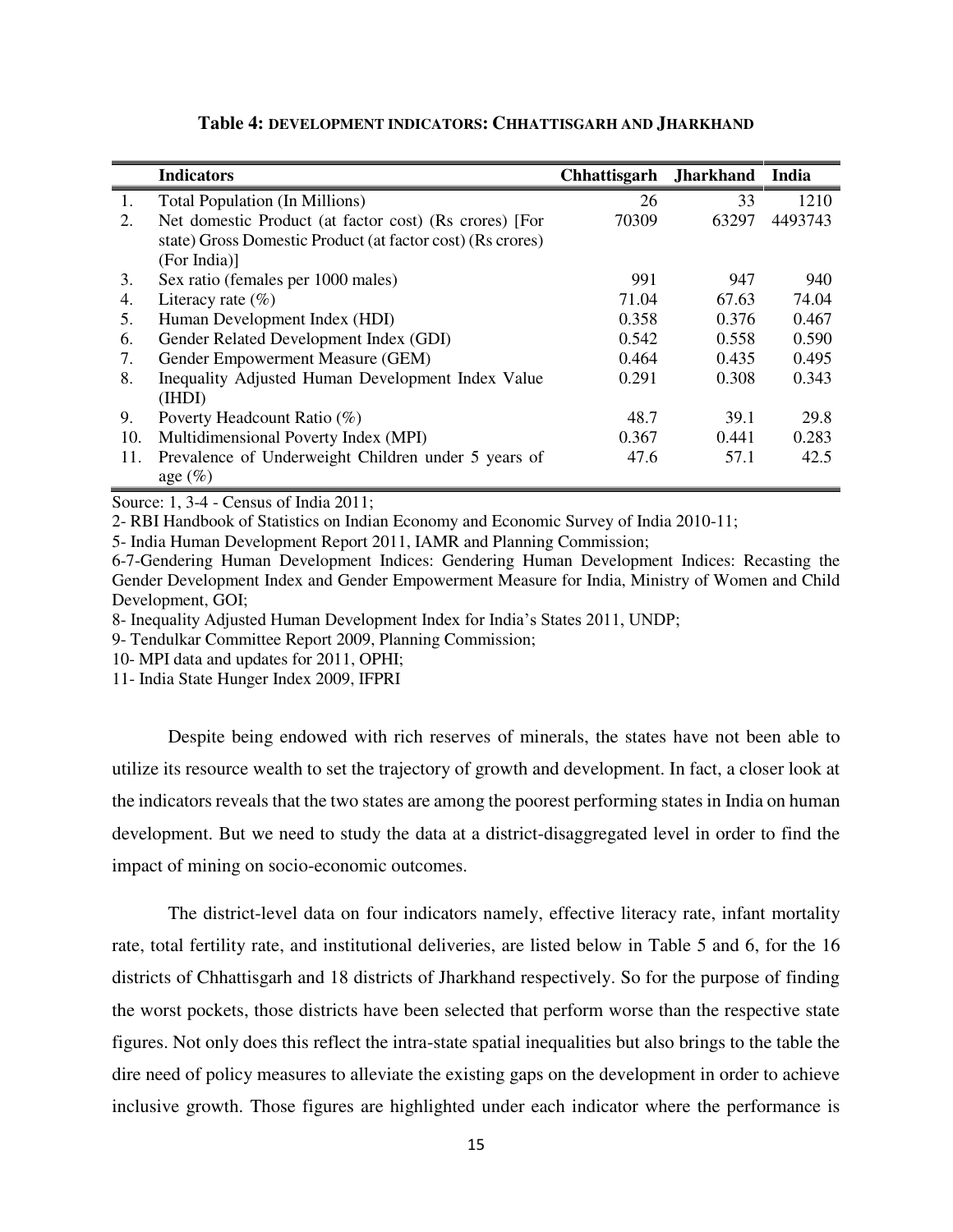worse than the respective state average. We observed that more than half of the districts in each state lag far behind on development where the infrastructure for the provision of basic health and education facilities seems to be in a shambles. Extending the analysis further, the districts with the highest share of Scheduled Tribe (ST) population (highlighted figures under last columns of Table 5 and 6) are also seen to be the districts which are the among the worst performers on the above mentioned four indicators, with an exception of the district of Bastar and Korba in Chhattisgah, and the districts of Ranchi and Purbi (East) Singhbhum in Jharkhand. The ST population, mostly rural dwellers, lives in relatively isolated and inaccessible areas and is highly deprived and marginalized. In fact, eight of the tribal groups of the state of Jharkhand namely; Asur, Birhor, Birajia, Korwa, Savar, Pahariya (Baiga), Mal Pahariya and Souriya Pahariya have been declared as particularly vulnerable tribal Groups (PTGs). They live in small, dispersed and inaccessible habitations (Economic Survey of Jharkhand 2013-14). The districts identified are mineralabundant and the following table shows their mineral wealth profile.

| <b>Districts</b> | <b>Infant</b><br><b>Mortality</b><br>Rate (IMR) | <b>Total</b><br><b>Fertility</b><br>Rate<br>(TFR) | <b>Effective</b><br>Literacy<br>Rate $(\%)$ | <b>Institutional</b><br><b>Delivery</b><br>$(\%)$ | of ST<br>$\%$<br><b>Population</b> |
|------------------|-------------------------------------------------|---------------------------------------------------|---------------------------------------------|---------------------------------------------------|------------------------------------|
| <b>Bastar</b>    | 40                                              | 2.5                                               | 66.3                                        | 67.1                                              | 11.9                               |
| Bilaspur         | 38                                              | 2.9                                               | 78.8                                        | 28.2                                              | 6.4                                |
| Dantewada        | 44                                              | 2.7                                               | 52.3                                        | 49.7                                              | 5.2                                |
| Dhamtari         | 47                                              | 2.5                                               | 84.3                                        | 52.2                                              | 2.7                                |
| Durg<br>Janjgir- | 35                                              | 2.3                                               | 83.5                                        | 39.9                                              | 5.1                                |
| Champa           | 46                                              | 2.6                                               | 77.1                                        | 27.1                                              | 2.4                                |
| Jashpur          | 56                                              | 2.8                                               | 71.3                                        | 37.8                                              | 6.8                                |
| Kanker           | 46                                              | 2.3                                               | 81.4                                        | 68.4                                              | 5.3                                |
| Kawardha         | 57                                              | 3.6                                               | 72.3                                        | 23.8                                              | 2.1                                |
| Korba            | 48                                              | 2.5                                               | 79.7                                        | 42.6                                              | 6.3                                |
| Koriya           | 52                                              | 2.3                                               | 74.8                                        | 40.1                                              | 3.9                                |
| Mahasamund       | 57                                              | 2.8                                               | 76                                          | 49.5                                              | 3.6                                |
| Raigarh          | 55                                              | 2.5                                               | 75.8                                        | 42.2                                              | 6.5                                |
| Raipur           | 45                                              | 2.9                                               | 78.6                                        | 34.5                                              | 6.1                                |
| Rajnandgaon      | 49                                              | 2.8                                               | 81.7                                        | 43.5                                              | 5.2                                |
| Surguja          | 50                                              | 3.2                                               | 68.7                                        | 32.0                                              | 16.6                               |
| Chhattisgarh     | 46                                              | 2.7                                               | 76.4                                        | 39.5                                              | 100.0                              |

|  | Table 5: DISTRICT-WISE HUMAN DEVELOPMENT INDICATORS, CHHATTISGARH |
|--|-------------------------------------------------------------------|
|--|-------------------------------------------------------------------|

*Source: Annual Health Survey 2012-13 Factsheet, Chhattisgarh, and State Primary Census Abstract 2011*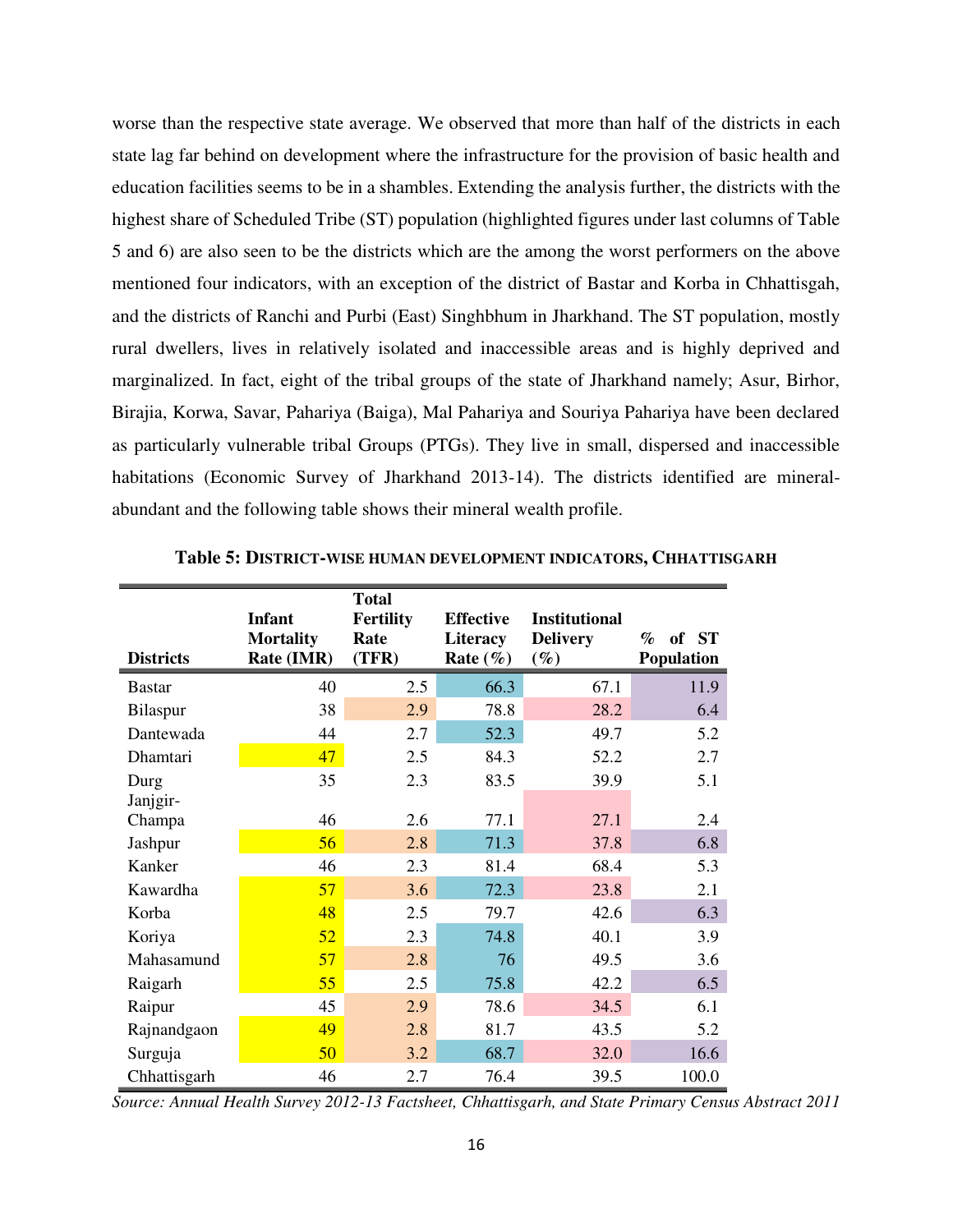| <b>Districts</b>    | <b>Infant</b><br><b>Mortality</b><br>Ratio (IMR) | <b>Total</b><br><b>Fertility</b><br>Rate (TFR) | <b>Effective</b><br>Literacy<br>Rate<br>$(\%)$ | <b>Institutional</b><br><b>Delivery</b><br>$(\%)$ | $\%$<br>of<br><b>ST</b><br>Population |
|---------------------|--------------------------------------------------|------------------------------------------------|------------------------------------------------|---------------------------------------------------|---------------------------------------|
| <b>Bokaro</b>       | 28                                               | 2.6                                            | 79.0                                           | 54.8                                              | 5.90                                  |
| Chatra              | 42                                               | 3.0                                            | 69.9                                           | 35.6                                              | 1.05                                  |
| Deoghar             | 31                                               | 2.5                                            | 72.0                                           | 39.0                                              | 4.18                                  |
| Dhanbad             | 26                                               | 2.7                                            | 79.4                                           | 52.0                                              | 5.38                                  |
| Dumka               | 45                                               | 3.0                                            | 66.7                                           | 28.8                                              | 13.19                                 |
| Garhwa              | 33                                               | 3.0                                            | 67.4                                           | 39.2                                              | 2.34                                  |
| Giridih             | 28                                               | 2.5                                            | 69.2                                           | 35.1                                              | 5.50                                  |
| Godda               | 54                                               | 3.0                                            | 63.3                                           | 31.2                                              | 6.45                                  |
| Gumla               | 45                                               | 3.5                                            | 70.9                                           | 45.7                                              | 16.32                                 |
| Hazaribagh          | 29                                               | 2.3                                            | 76.5                                           | 54.2                                              | 2.81                                  |
| Kodarma             | 27                                               | 2.7                                            | 73.9                                           | 54.9                                              | 0.16                                  |
| Lohardaga           | 53                                               | 3.7                                            | 74.0                                           | 54.7                                              | 6.07                                  |
| Pakaur              | 52                                               | 3.7                                            | 59.3                                           | 27.7                                              | 8.75                                  |
| Palamu<br>Pashchimi | 40                                               | 2.9                                            | 69.4                                           | 39.3                                              | 4.19                                  |
| Singhbhum<br>Purbi  | 53                                               | 3.1                                            | 67.6                                           | 38.5                                              | 23.36                                 |
| Singhbhum           | 25                                               | 2.2                                            | 78.7                                           | 70.0                                              | 15.10                                 |
| Ranchi              | 30                                               | 2.7                                            | 82.3                                           | 64.2                                              | 24.07                                 |
| Sahibganj           | 52                                               | 3.0                                            | 63.5                                           | 29.5                                              | 7.12                                  |
| Jharkhand           | 36                                               | 2.7                                            | 73.3                                           | 46.2                                              | 100.00                                |

**Table 6: DISTRICT-WISE HUMAN DEVELOPMENT INDICATORS, JHARKHAND**

*Source: Annual Health Survey 2012-13 Factsheet, Jharkhand, and State Primary Census Abstract 2011*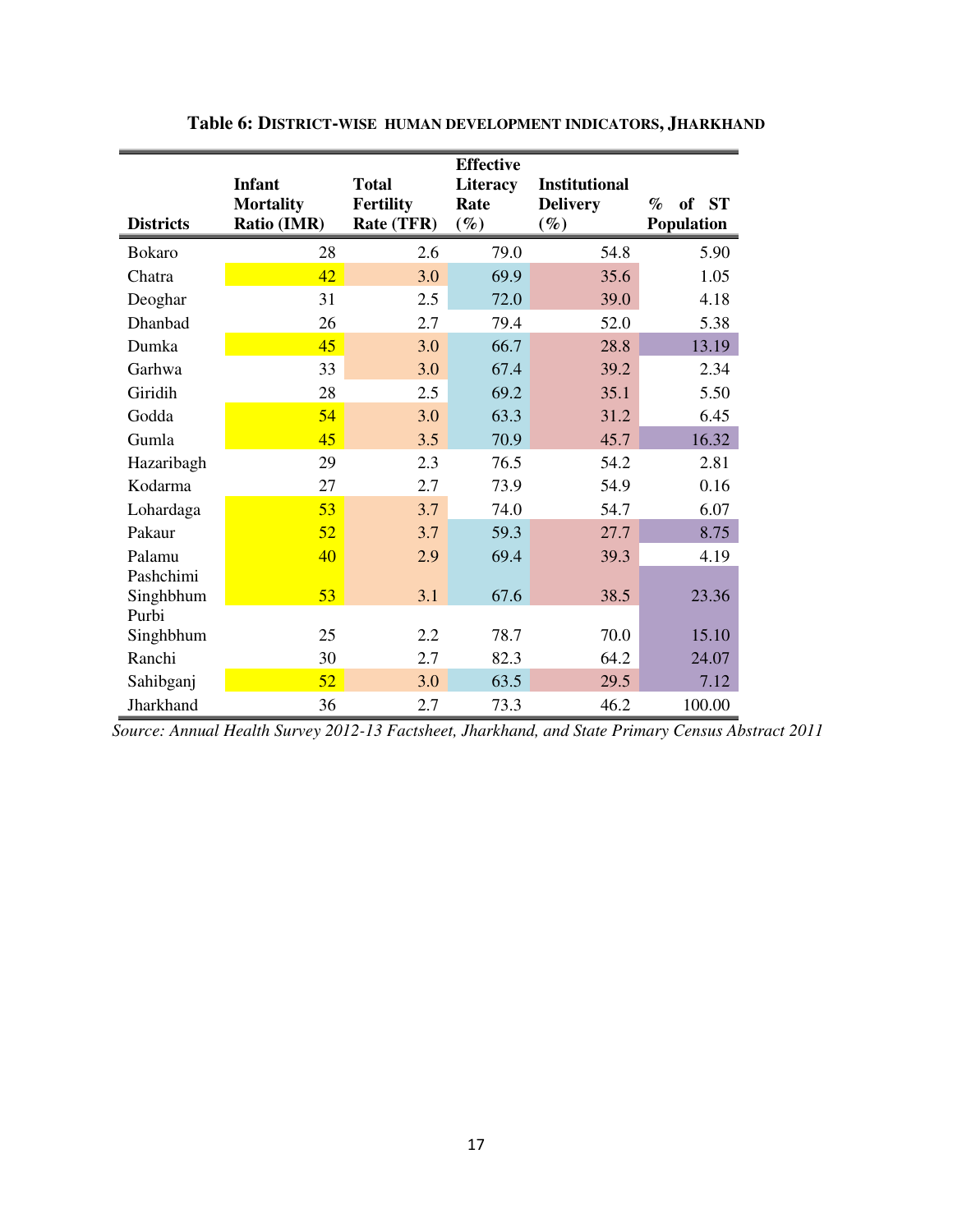|              | <b>Highest ST</b><br>Population | <b>Mineral wealth</b>                                                            | <b>Highest ST</b><br>Population | <b>Mineral wealth</b>                                                                              |  |
|--------------|---------------------------------|----------------------------------------------------------------------------------|---------------------------------|----------------------------------------------------------------------------------------------------|--|
|              | Surguja                         | bauxite,<br>coal,<br>dolomite                                                    | Pashchimi Singhbhum             | bauxite, china clay,<br>fire clay, iron ore,<br>quartz, limestone,<br>manganese<br>ore,<br>kyanite |  |
|              | <b>Bastar</b>                   | bauxite, iron ore,<br>dolomite,<br>limestone, granite,<br>tin, garnet, marble    | Gumla                           | bauxite, iron ore,<br>granite                                                                      |  |
| Chhattisgarh | Jashpur                         | <b>Jharkhand</b><br>bauxite, quartz                                              | Dumka                           | bauxite, china clay,<br>fire clay, quartz,<br>graphite, felspar                                    |  |
|              | Raigarh                         | bauxite,<br>coal,<br>dolomite,<br>limestone,<br>quartz,<br>china clay, fire clay | Pakaur                          | coal, bentonite                                                                                    |  |
|              | <b>Bilaspur</b>                 | bauxite, dolomite,<br>limestone, fire clay                                       | Sahibganj                       | china clay, quartz,<br>bentonite                                                                   |  |
|              | Korba                           | bauxite, coal                                                                    | Godda                           | coal, fire<br>clay,<br>quartz, granite                                                             |  |

#### **Table 7: MINERAL WEALTH PROFILE FOR A FEW SELECT DISTRICTS OF THE TWO STATES**

*Source: Indian Minerals Yearbook 2013* 

This reveals a preliminary evidence that the extensive mining activities carried out in the districts have not yielded socio-economic gains to the districts and the finding is contrary from the results given in literature that supports higher economic performance for the mining districts (Loayza et al, 2013) and the reason for the same can be the complex interplay of economic, social and political factors operational in the Indian context. We attempt to explore these reasons in the next section.

#### **V. WHY RESOURCE CURSE?**

The finding in the preceding section is certainly an illustration of what is termed as 'resource curse' i.e. the abundance of resources does not translate into improved growth and development of the regions endowed with the mineral wealth. The reasons that can be identified for the abysmal performance of the resource-rich districts could be inadequate investment in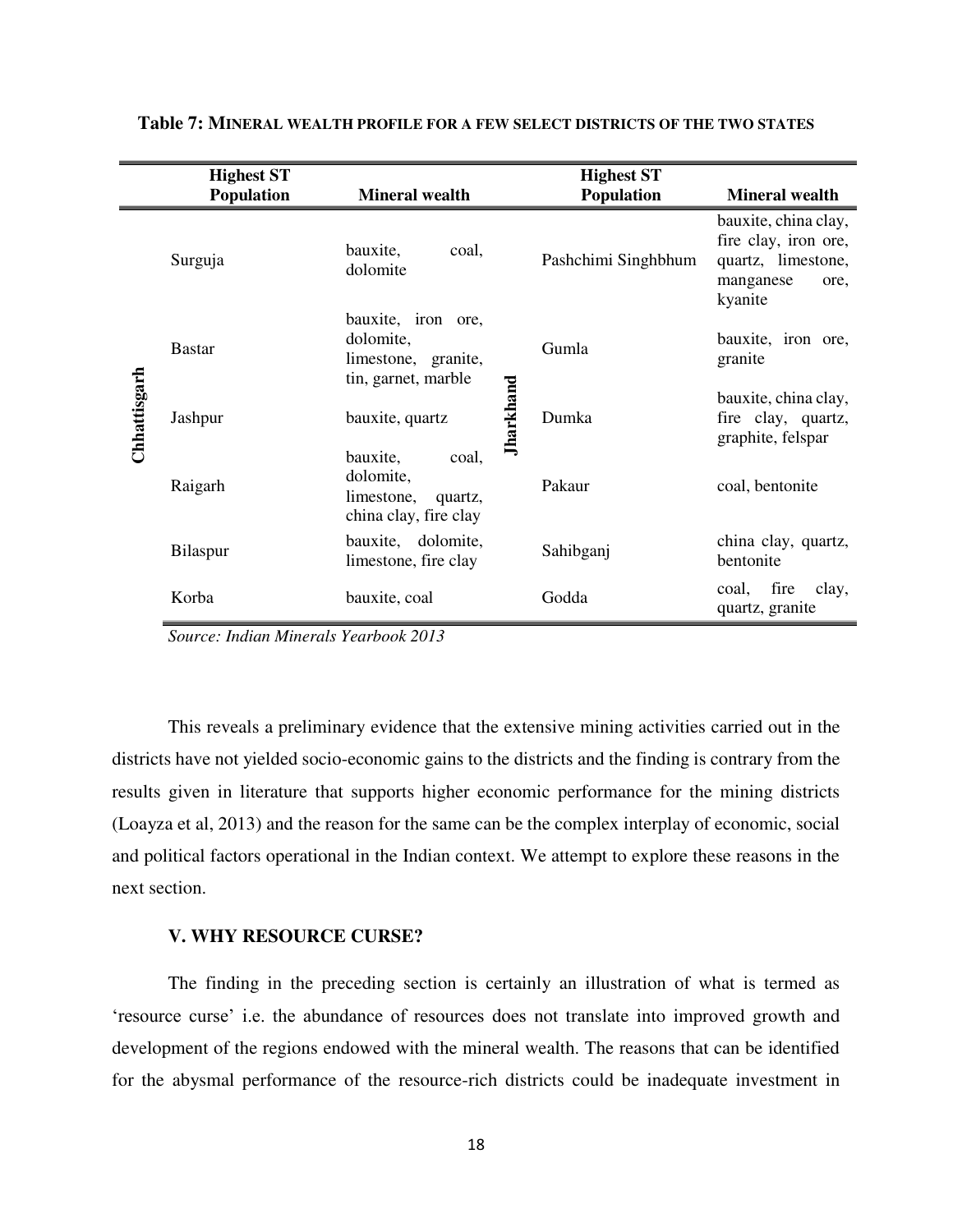building up the requisite physical and human infrastructure, the presence of crony capitalism that perpetuates corruption and siphons resources off the state, and the persisting problem of "conflict".

Exploring further into these reasons show that the problem faced by the states is resource curse and, to be more specific, resource (mis)appropriation. It is also significant to analyse the effectiveness of public spending on health and education in the state and also for rural development especially when the states have a significantly high rural population, around 76 per cent for both the states (for details, see Economic Survey 2013, Jharkhand and Chhattisgarh).

#### *V.1: Crony Capitalism*

Conceptually, crony capitalism is a 'regulatory-capture collusion' (Bo, 2006; Albino et al, 2013). A phenomenon plaguing the Indian economy, the mining sector in particular, is crony capitalism. Despite efforts to bring increased accountability and transparency to functioning at all levels of the economy, the official announcement of the recent losses to the extent of Rs 1.86 lakh crores in allocation of coal blocks since 1993 (Report of the Comptroller and Auditor General (CAG) of India). This is a reflection of the extent of crony capitalism. Not only are rules and laws completely overlooked or compromised with, such practices increase the extent of elite capture through rampant rent-seeking. The wealth from such rent-seeking activities is then used to distort decisions in the allocation of resources, in a lure of potentially higher wealth generation from such allocations in future.

In the context of the mining sector, the recent scandal in allocation of 216 coal blocks since 1993 points to the state of affairs where principles were sacrificed in distributing national wealth, to meet the vested interests. The mineral under scrutiny was coal, which serves more than half of the electricity needs of the country and is important in manufacture of cement, steel and other manufacturing products. What is even striking is that despite holding substantial reserves of coal, the country continues to rely on imports to an extent of 20-25 per cent in recent years, in order to meet its total requirements (Ministry of Coal, Government of India).

Even though efforts were made to allocate coal blocks in a transparent manner through open competitive bidding in public auctions, the end results (now exposed) amounted to severe losses to the exchequer (Reports from the Special CBI court judgment, 2015). Stemming from such unfair corporate practices is illegal mining activities being conducted in the resource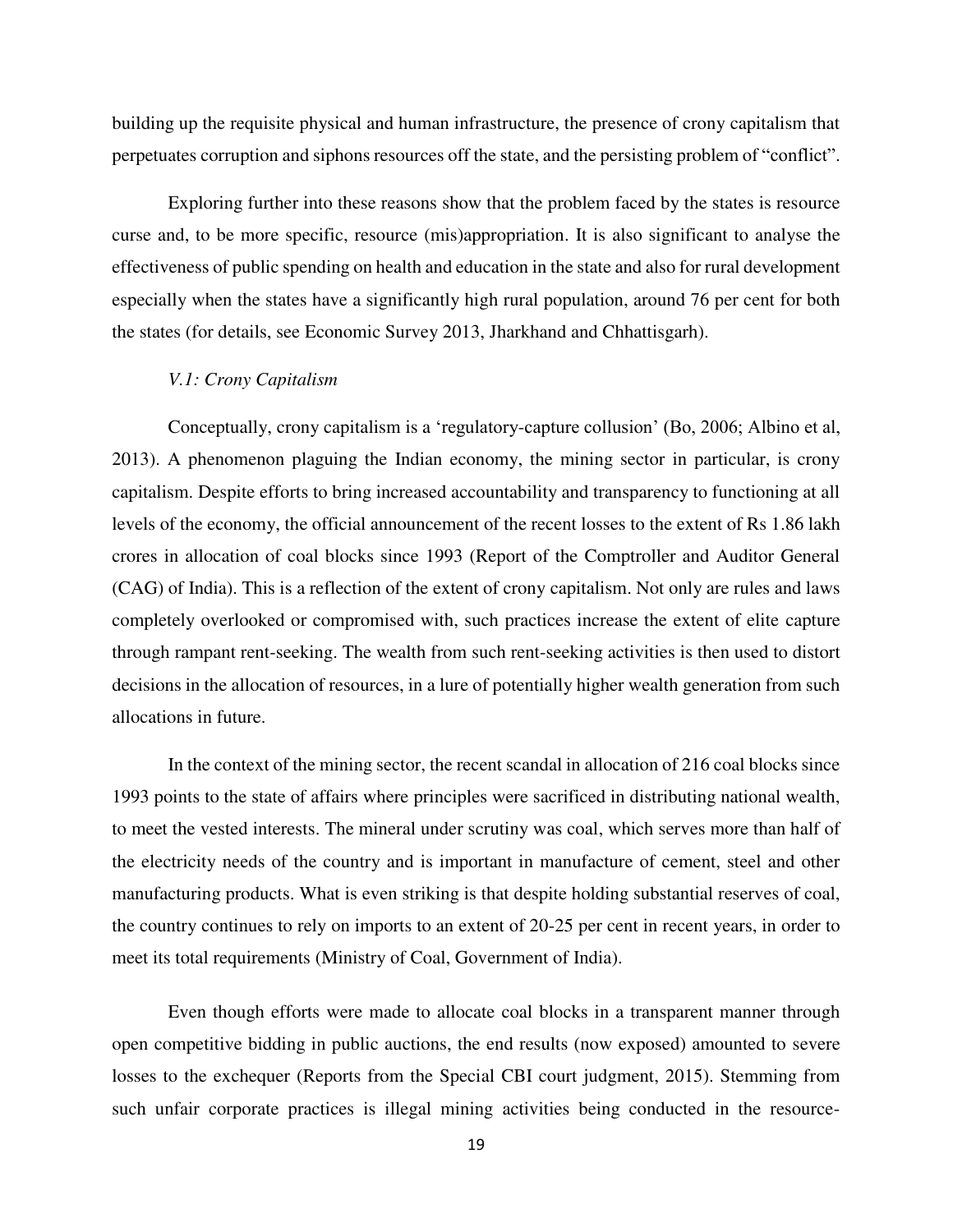abundant sates of Jharkhand, Chhattisgarh, Andhra Pradesh, Madhya Pradesh, Bihar, Odisha, West Bengal and Maharashtra. The revenues generated are funding the armed insurgency operations (Ministry of Home Affairs, Government of India) while also causing loss in coal production that has a direct bearing on in infrastructure development in the country. An annual loss to the extent of 3 mt is suffered by Coal India Limited (CIL) due to mining activities interrupted by Naxal violence<sup>4</sup>.

# *V.2: Conflict*

The logic of accumulation by dispossession is one of the plausible reasons for the problem of "conflict" in the newly created states of Jharkhand and Chhattisgarh. The roots of the problem can be traced to the displacement of local inhabitants of land endowed with rich mineral resources, without due compensation and provision of decent livelihood opportunities.

Mining-induced displacement and resettlement (MIDR) poses major risks to societal sustainability and this was getting increasingly recognized in policy circles. To cite World Bank (2001), "(i)nvoluntary resettlement under development projects, if unmitigated, often gives rise to severe economic, social and environmental risks: productive systems are dismantled; people face impoverishment when their productive assets or income sources are lost; people are relocated to environments where their productive skills may be less applicable and the competition for resources greater; community institutions and social networks are weakened; kin groups are dispersed; and cultural identity, traditional authority, and the potential for mutual help are diminished or lost". Table 8 presents a snapshot of the fatalities reported from Naxal conflict in the period 2008 to 2012.

l

<sup>4</sup> Reports from Coal India Limited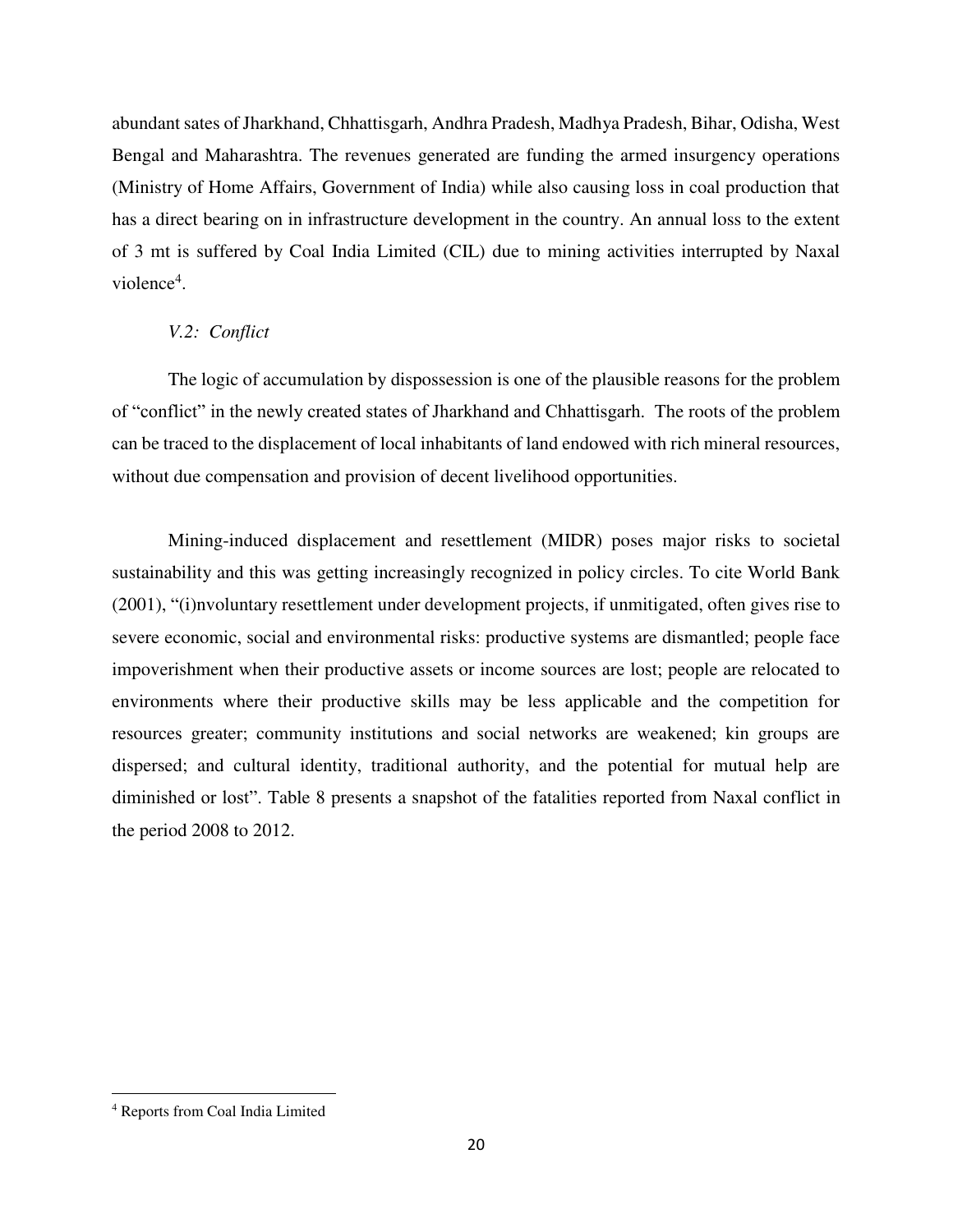| <b>States</b>        | 2008 |          | 2009 |                | 2010 |          | 2011 |                | 2012 |     |
|----------------------|------|----------|------|----------------|------|----------|------|----------------|------|-----|
|                      |      | D        |      | D              | I    | D        |      | D              |      | D   |
| <b>Chhattisgarh</b>  | 620  | 242      | 529  | 432            | 625  | 426      | 465  | 238            | 370  | 147 |
| <b>Jharkhand</b>     | 484  | 207      | 742  | 239            | 501  | 172      | 517  | 198            | 480  | 170 |
| <b>Bihar</b>         | 164  | 73       | 232  | 72             | 307  | 97       | 316  | 63             | 166  | 44  |
| Odisha               | 103  | 101      | 266  | 67             | 218  | 79       | 192  | 53             | 171  | 45  |
| Andhra               | 92   | 46       | 66   | 18             | 100  | 24       | 54   | 9              | 67   | 13  |
| <b>Pradesh</b>       |      |          |      |                |      |          |      |                |      |     |
| <b>Maharashtra</b>   | 68   | 22       | 154  | 93             | 94   | 49       | 109  | 54             | 134  | 41  |
| <b>West Bengal</b>   | 35   | 26       | 255  | 158            | 350  | 258      | 92   | 45             | 6    | 0   |
| <b>Madhya</b>        | 7    | 0        |      | 0              | 7    |          | 8    | $\overline{0}$ | 11   | 0   |
| <b>Pradesh</b>       |      |          |      |                |      |          |      |                |      |     |
| <b>Uttar Pradesh</b> | 4    | $\theta$ | 8    | $\overline{2}$ | 6    | 1        | 1    | $\Omega$       | 1    | 0   |
| <b>Others</b>        | 14   | 4        | 5    | $\theta$       | 5    | $\theta$ | 6    | 1              | 8    | 0   |
| <b>Total</b>         | 1591 | 721      | 2258 | 1081           | 2213 | 1107     | 1760 | 661            | 1408 | 460 |

**Table 8: STATE-WISE DATA ON CONFLICT, 2008- 2012** 

*Note: (I: Incidents, D: Deaths)* 

Source: Government of India (2009-2013), Ministry of Home Affairs.

Though the incidences and deaths in absolute numbers have been on a decline over the years (increased deployment of police personnel, willful surrender of Maoists in the recent times, etc.), the numbers deserve seriousness from all quarters. In the four years from 2008-12, over 8000 incidents with more than 4000 deaths have transpired as a result of this armed insurgency. The states of Chhattisgarh and Jharkhand are the most affected by Maoist activities as they are also the states with the highest share of mineral wealth. In continuation with Table 10, Table 11 and 12 present the findings for Maoist conflict in the states of Chhattisgarh and Jharkhand that are adversely inflicted with Naxalism.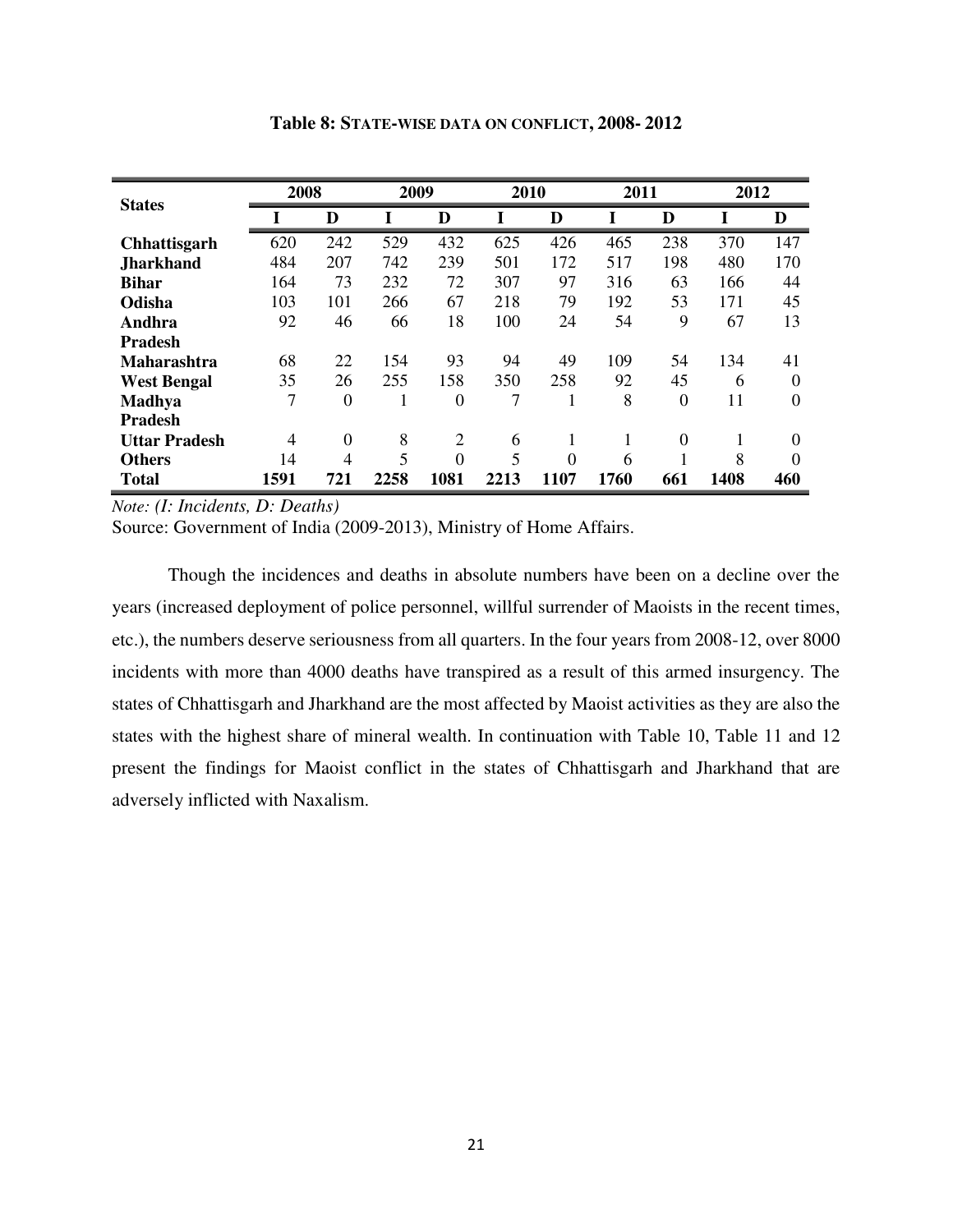| Years | <b>Incidents</b> | <b>Civilians</b><br>killed | <b>SecurityForce</b><br>personnel<br>killed | LeftWing<br><b>Extremists</b><br>killed | <b>Total</b><br>killed |
|-------|------------------|----------------------------|---------------------------------------------|-----------------------------------------|------------------------|
| 2009  | 529              | 163                        | 127                                         | 142                                     | 432                    |
| 2010  | 625              | 171                        | 172                                         | 83                                      | 426                    |
| 2011  | 465              | 124                        | 80                                          | 34                                      | 238                    |
| 2012  | 370              | 63                         | 46                                          | 38                                      | 147                    |
| 2013  | 353              | 66                         | 44                                          | 38                                      | 148                    |

**Table 11: CONFLICT IN CHHATTISGARH, INCIDENTS AND MORTALITY: 2009-2013**

Source: Government of India (2009-2013), Ministry of Home Affairs.

#### **Table 12: CONFLICT IN JHARKHAND: INCIDENTS AND MORTALITY, 2009-2013**

| Years | <b>Incidents</b> | <b>Civilians</b><br>killed | <b>Security Force</b><br>personnel killed | LeftWing<br><b>Extremists killed</b> | <b>Total killed</b> |
|-------|------------------|----------------------------|-------------------------------------------|--------------------------------------|---------------------|
| 2009  | 742              | 140                        | 68                                        | 31                                   | 239                 |
| 2010  | 501              | 132                        | 25                                        |                                      | 172                 |
| 2011  | 517              | 149                        | 33                                        | 16                                   | 198                 |
| 2012  | 480              | 134                        | 29                                        |                                      | 170                 |
| 2013  | 383              | 120                        | 30                                        | 12                                   | 162                 |

Source: Government of India (2009-2013), Ministry of Home Affairs.

A district-level analysis of the conflict (over ground and massive underground operations) are given in Figure 5 and 6. A lot of the districts with the highest fatalities are in fact the ones identified in the preceding section which were among the poorest performers on most human development indicators and also had a relatively higher share of the ST population. Of the total conflicts in Chhattisgarh, 44.44 per cent occurred in district Sukma (in South Bastar region) in 2013 (Figure 5). Similarly, in Jharkhand, out of total conflicts in 2013, 21 per cent occurred in Gumla and 26 per cent occurred in Latehar. The findings on conflict from figures 5 and 6 are consistent with the finding in literature the strongest correlates of Maoist violence are those districts where ST populations form the highest percentages of population (Hoelscher et al, 2012).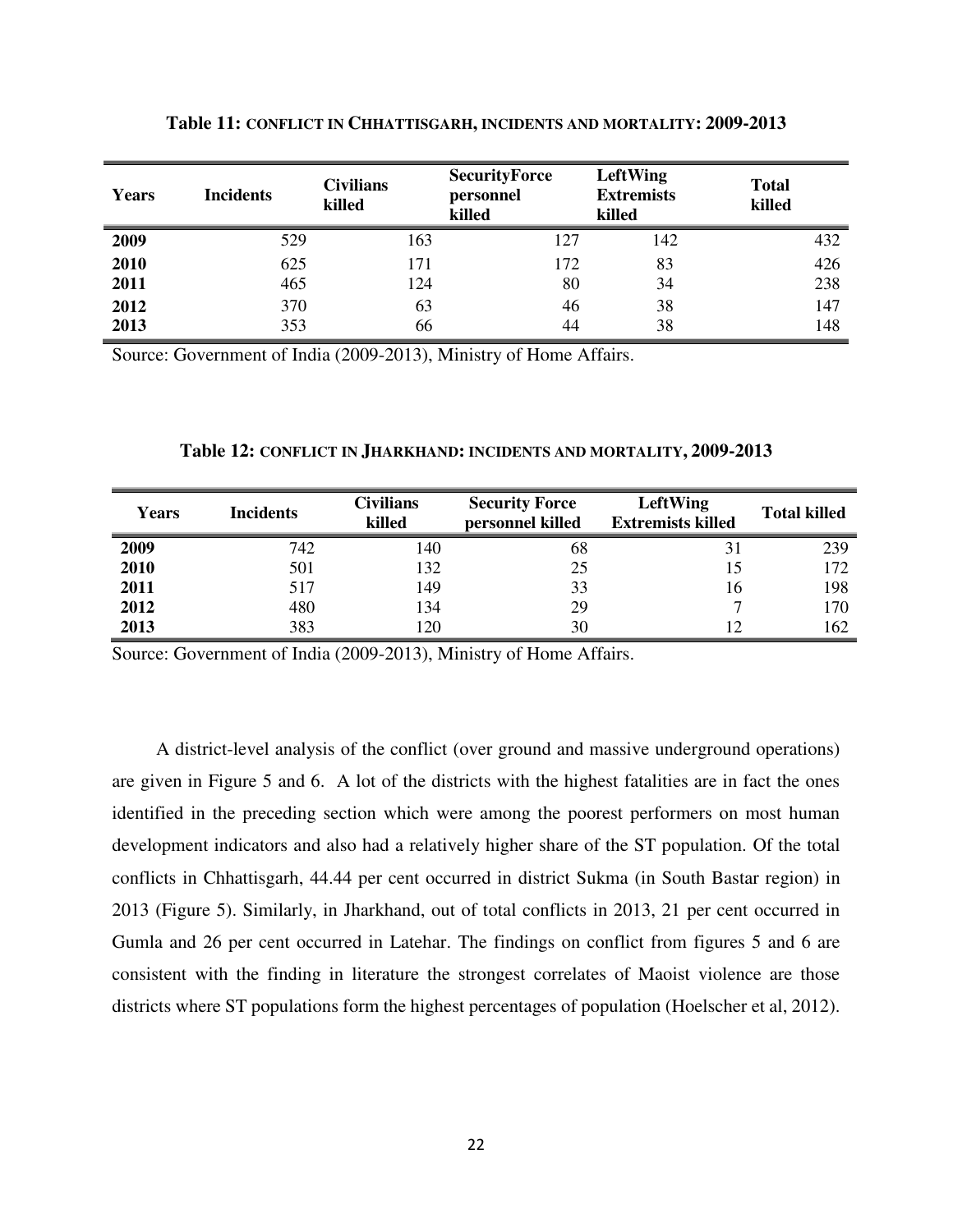

**Figure 5: Conflict Mortality in Chhattisgarh, District-wise Analysis (in %): 2013** 

Source: Government of India (2013), Ministry of Home Affairs.





Source: Government of India (2013), Ministry of Home Affairs.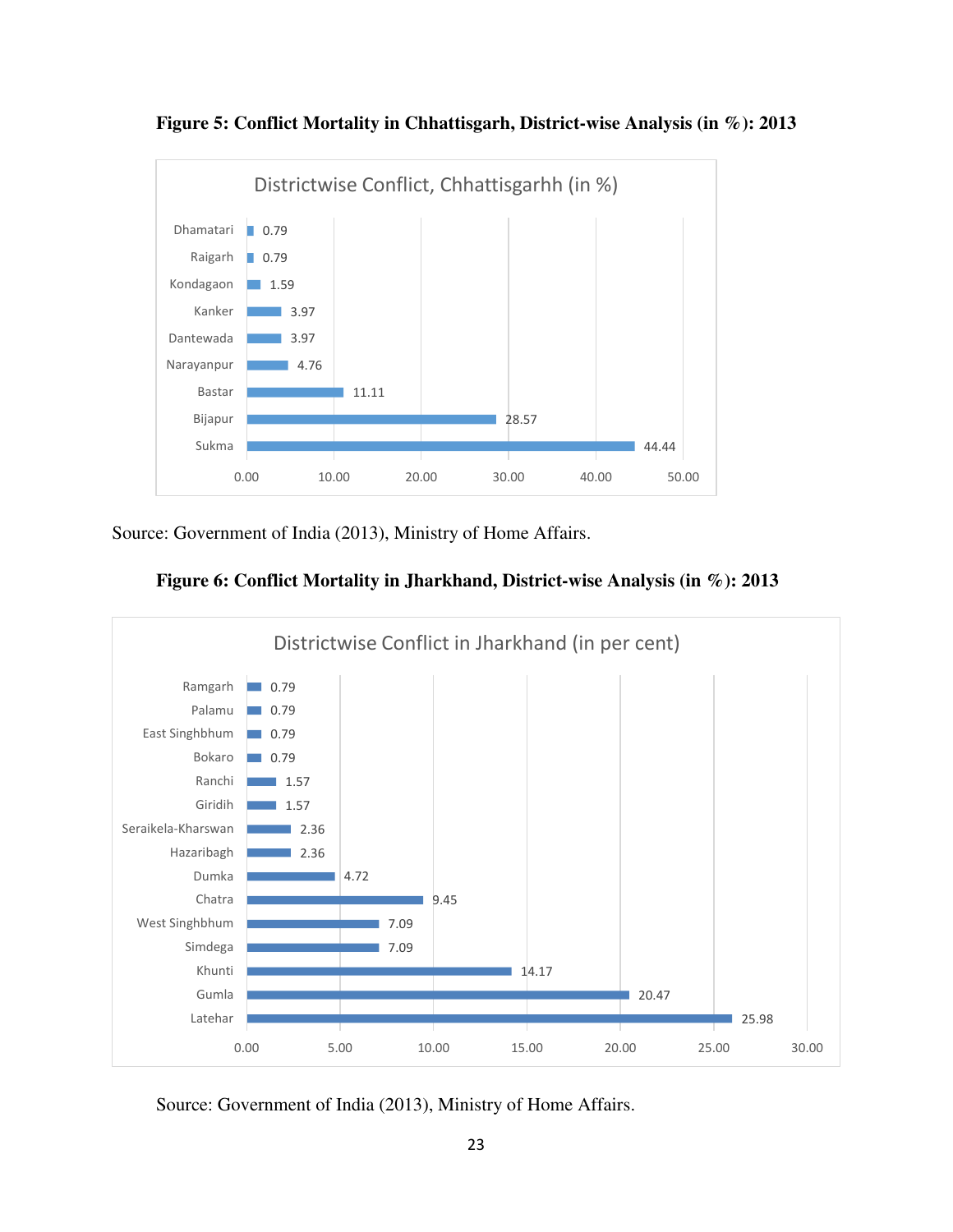It also validates our argument that in the absence of a judicious public policy, the resource abundance becomes a cause of distress and manifests into incidences of civil conflicts. Increased mining operations fuels further conflicts by aggravating the existing problems.

# **VI. RECENT MINING INDUSTRIAL POLICY (MMDR 2015) TO RESOLVE RESOURCE CURSE**

The Mines and Minerals (Development and Regulation) Amendment Act, 2015 stipulates creation of fiscal space to resolve the resource curse. Specifically, the section 9(B) of the Act states that, in any district affected by mining related operations, the State Government shall, establish District Mineral Foundation (DMF) with the objective of working for benefit of persons, and areas affected by mining operations.

As mentioned in section II of the paper, to ensure that the mining district gets its due share, the Act mandates the holder of a mining lease to pay to the DMF, in addition to the royalty, an amount which is equivalent to such percentage of the royalty paid, not exceeding one-third of royalty. Chhattisgarh and Jharkhand are one of the few states where contribution of mining sector to the GSDP is relatively higher than other states and also expected to increase in future (Strategy Paper for Ministry of Mines, 2011). MMDR 2015 also stipulates that the proceeds from coal e-auctioning should also be linked to DMF. There are ambiguities regarding the process of linking the fiscal space generated from coal auctions to redress spatial inequalities. However, the MMDR 2015 policy announcements call for creating fiscal space and utilizing it to solve the problem of resource curse<sup>5</sup>.

## *VI.1: Nascent Estimates of Coal Auction Proceeds*

 $\overline{a}$ 

The Coal Mines (Special Provisions) Act, 2015 has been implemented and aims at creating more fiscal space for the mining sector. Three rounds of coal auctions have been completed in India

<sup>&</sup>lt;sup>55</sup> Pursuant to the judgments, guidelines were laid down for e-auction of Schedule II and Schedule III coal mines. Schedule II coal mines are 42 of the 204 cancelled blocks (redefined as Schedule I coal blocks/mines) that are 'Producing' and 'Ready to produce' coal mines. Schedule III coal mines are the other 32 substantially developed of the Schedule I coal mines, meant for specified end-use, and the Central Government may add any other Schedule I coal mine for the purposes of specified end-use in this category, in public interest (for details, see The Coal Mines (Special provisions) Act, 2015). **The Coal Auction Methodology** for coal blocks is followed for the two sectors namely, Regulated Sectors and Non-Regulated Sectors (for details, see Approach paper, Auctions, Government of India , 2015 ; and Standard Tender Document, Ministry of Coal, Government of India, 2015).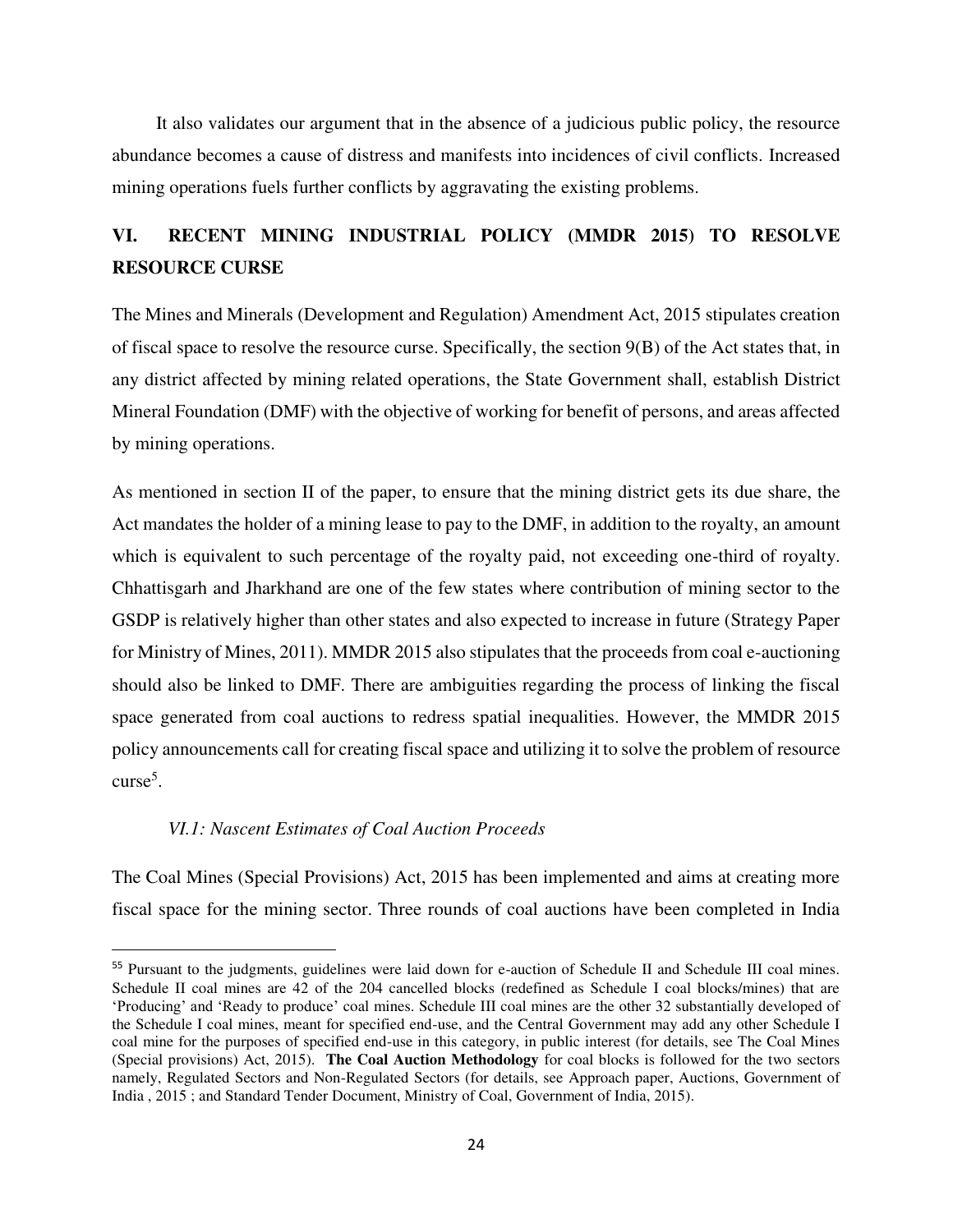recently and significant revenue has been generated from the new e-auction process of coal. The nascent estimates from coal auctioning are on board, though nebulous estimates (Figure 7).



**Figure 7: Nascent Coal e-Auction Estimates (First and Second rounds), 2015** 

*Source: Coal Ministry, Government of India (2015)*

 $\overline{a}$ 

There is considerable ambiguity of how these proceeds would appear in the State government budgets next year, and therefore further analysis based on these new coal mining proceeds would be carried out ex-post to the next budget cycle. However, a preliminary estimate of the state-wise share in coal auctions from the first two rounds of e-auctions are presented in Table 13, collated from the documents published by Ministry of Coal, Government of India<sup>6</sup>.

<sup>&</sup>lt;sup>6</sup> It is reported that from the third round where only 3 out of the 10 planned mines were e-auctioned, a total of Rs. 4364 Crores is expected to have been added to government's revenue (The Hindu, August 14, 2015).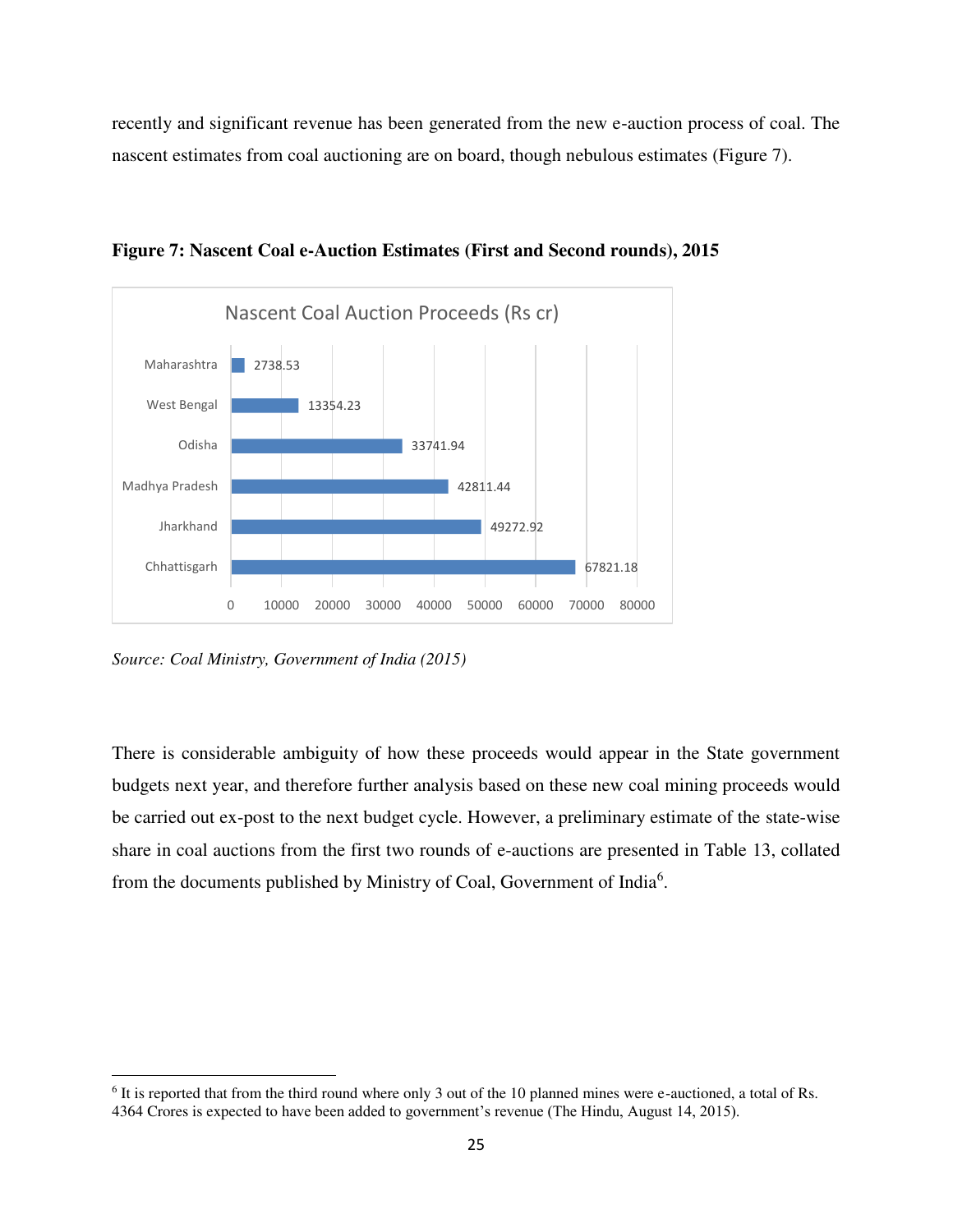| <b>States</b>  | e-auction proceeds<br>to host state | Royalty proceeds<br>to host state | Upfront payment<br>$(10\% \text{ of intrinsic}$<br>value) | Total<br>proceeds |
|----------------|-------------------------------------|-----------------------------------|-----------------------------------------------------------|-------------------|
| Chhattisgarh   | 32.77                               | 29.57                             | 23.30                                                     | 32.34             |
| Jharkhand      | 23.48                               | 23.43                             | 27.10                                                     | 23.49             |
| Madhya Pradesh | 20.73                               | 18.49                             | 11.01                                                     | 20.41             |
| Odisha         | 15.67                               | 18.79                             | 24.67                                                     | 16.09             |
| West Bengal    | 6.10                                | 8.02                              | 12.92                                                     | 6.37              |
| Maharashtra    | 1.25                                | 1.69                              | 1.00                                                      | 1.31              |
| Total          | 100                                 | 100                               | 100                                                       | 100               |

# **Table 13: NASCENT ESTIMATES: STATE-WISE DISTRIBUTION (%) OF COAL MINING AUCTION PROCEEDS, 2015**

*Source: Coal Ministry, Government of India (2015)*

 $\overline{a}$ 

As is brought out clearly from the Table 13, the six coal-rich states, especially Chhattisgarh<sup>7</sup> and Jharkhand, are expected to benefit significantly from the proceeds of coal auctions. This expanded fiscal space from coal auction proceeds can contribute in reducing the social infrastructure deficit of the states. While the e-auction procedure has so far been transparent and fetched a fair amount of revenue to the government, there have been complaints regarding "cartelization" in bidding.

India has adopted the e-auction route that is practiced in other countries including USA and Indonesia. However, as India has onerous royalty regime and one of the highest royalty rates in the world, linking the auction procedure to royalty can be detrimental to the competitiveness of the sector and in turn revenue argumentation to the State exchequer in the long run.

Having said that, the policy initiative to link the fiscal space from mining proceeds to the spatial and human development is a positive step to redress the inequalities, and for inclusive development process. This is theoretically comparable to the "oil-to-cash policy" initiative implemented in Uganda (Moss and Majerowicz, 2013). In Uganda, a certain proportion of the

<sup>7</sup> Of the three blocks successfully auctioned, Chhattisgarh's Bhaskarpara mine is expected to fetch Rs.712 Crores to the State.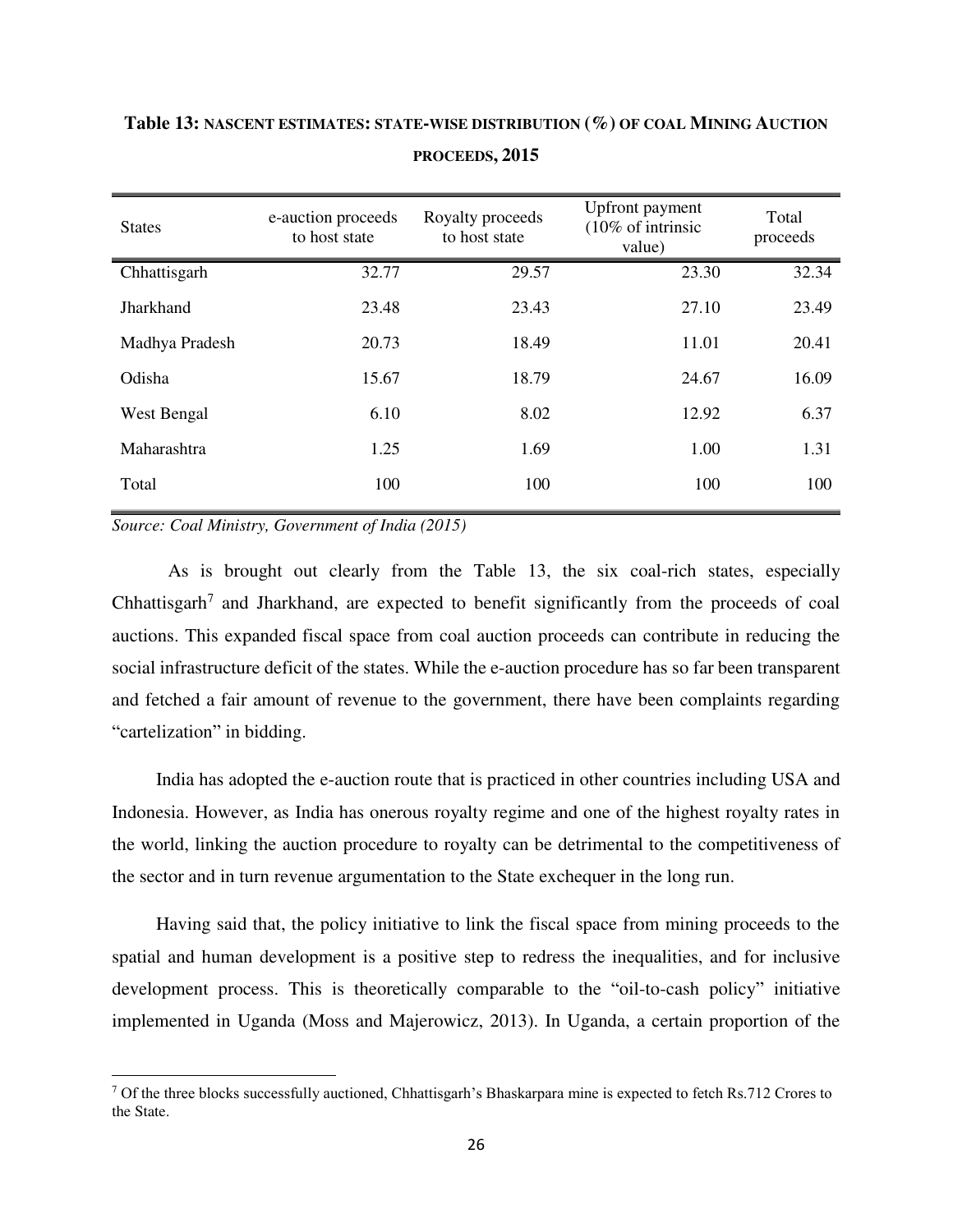government receipts from oil revenues are transferred instantly to the bank accounts of families via mobile network, after deducting a small tax share. The aim is to create a participatory approach whereby oil becomes a common property and an active constituency of citizens is created. And international cross-country studies have strong evidence that such revenue proceeds linked to redress capability deprivation are usually spent on healthcare, education and opening of small enterprises.

### **VII. CONCLUSION**

We examined the political economy context of the newly generated fiscal space from eauction mining proceeds in India and its intended use to redress the resource curse problem. Such policy imperatives are comparable to the global initiatives like recent "oil-to-cash policy". Within the constraints of data paucity, our analysis cautions that existing roadmap of DMF (MMDR, 2015) to plough back a portion of royalty and fresh e-auction mining proceeds exclusively to the mining districts may exacerbate spatial inequalities.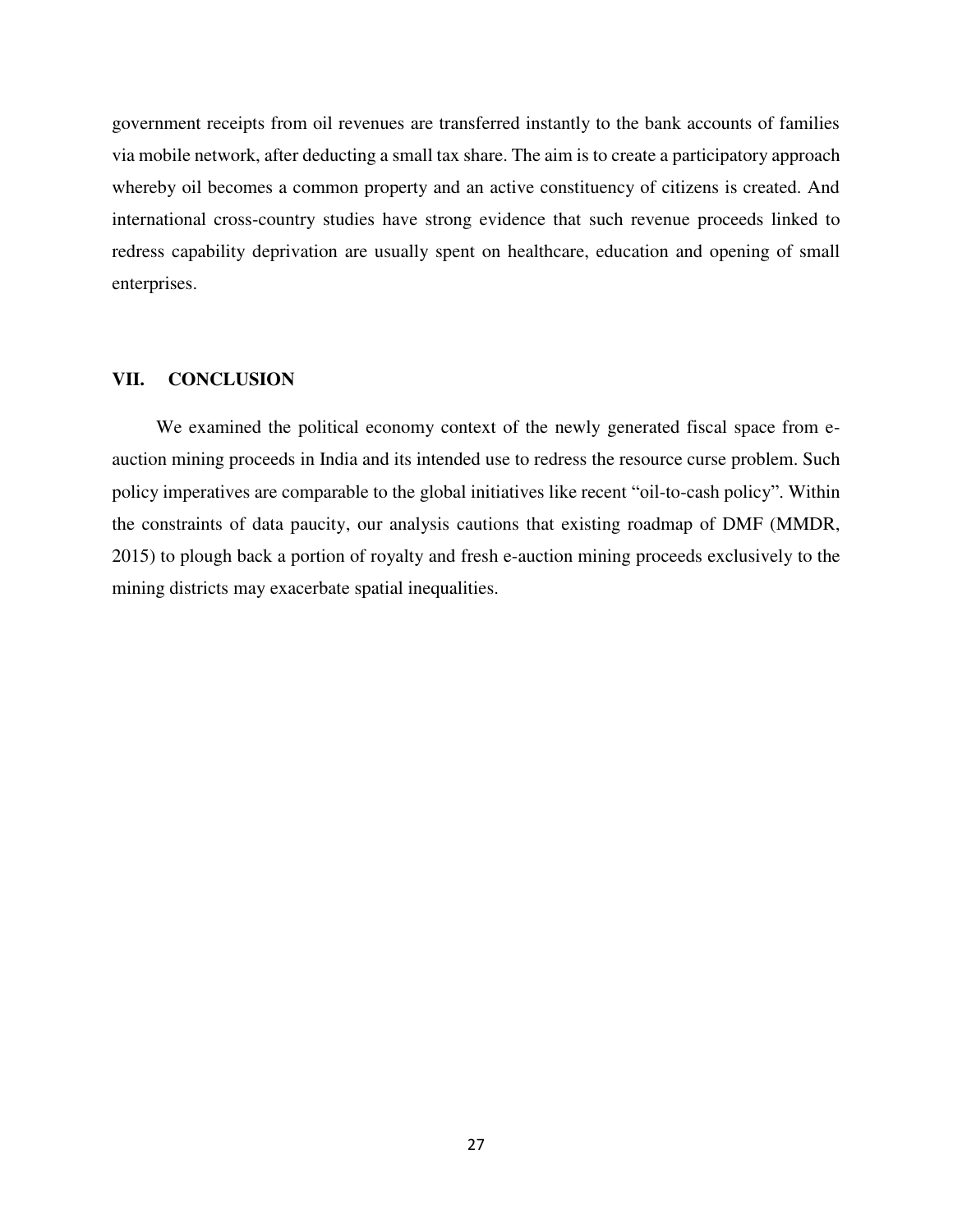- Auty, R. M. 1994. "Industrial policy reform in six large newly industrializing countries: The resource curse thesis", *World Development*, 22(1), 11-26
- Besley Timothy and Oersson, 2009. "State Capacity, Conflict and Development" NBER Working Paper 15088, National Bureau of Economic Research**.**
- Besley, Timothy and Torsten Persson, 2008a. "The Origins of State Capacity: Property Rights, Taxation and Politics", NBER Working paper No. 13028, National Bureau of Economic Research.
- Besley, Timothy and Torsten Persson, 2008b, "Wars and State Capacity", Journal of the European Economic Association.
- Cardenas M., 2010: "State Capacity in Latin America" Economica, Vol. 10.
- Chakraborty, Lekha. 2014. Revival of Mining Sector in India: Analysing Legislations and Royalty regime, Commissioned Paper for IIC Mid-Year Review of Indian Economy 2013 at the India International Centre, reproduced as Working Paper 129, National Institute of Public Finance and Policy, New Delhi.
- Chakraborty, Lekha. 2015. Macroeconomic Policy for Mining Sector, Interim Report, National Institute of Public Finance and Policy, New Delhi.
- Corden, W. M., and Neary, J. P. 1982. "Booming sector and de-industrialisation in a small open economy", *The Economic Journal*, 825-848
- Dal Bó, E. 2006. "Regulatory capture: a review", *Oxford Review of Economic Polic*y, 22(2), 203- 225
- de Soysa I and Binningsbø H, 2009. "Devil's excrement or social cement? Oil wealth and repression, 1980– 2004", *International Social Science Journal* 57(1): 21–32
- Frankel, J. A. (2010): "The natural resource curse: a survey*", National Bureau of Economic Research*, (15836)

Government of Chhattisgarh (2014). *Budget Receipts of Chhattisgarh, 2014-15.*

Government of India (2011), Census of India, 2011

Government of India (2011), Chhattisgarh Primary Census Abstract, *Census of India, 2011*

Government of India (2011), Indian Human Development Report (2011), Planning Commission

Government of India (2011), Jharkhand Primary Census Abstract (2011), *Census of India, 2011*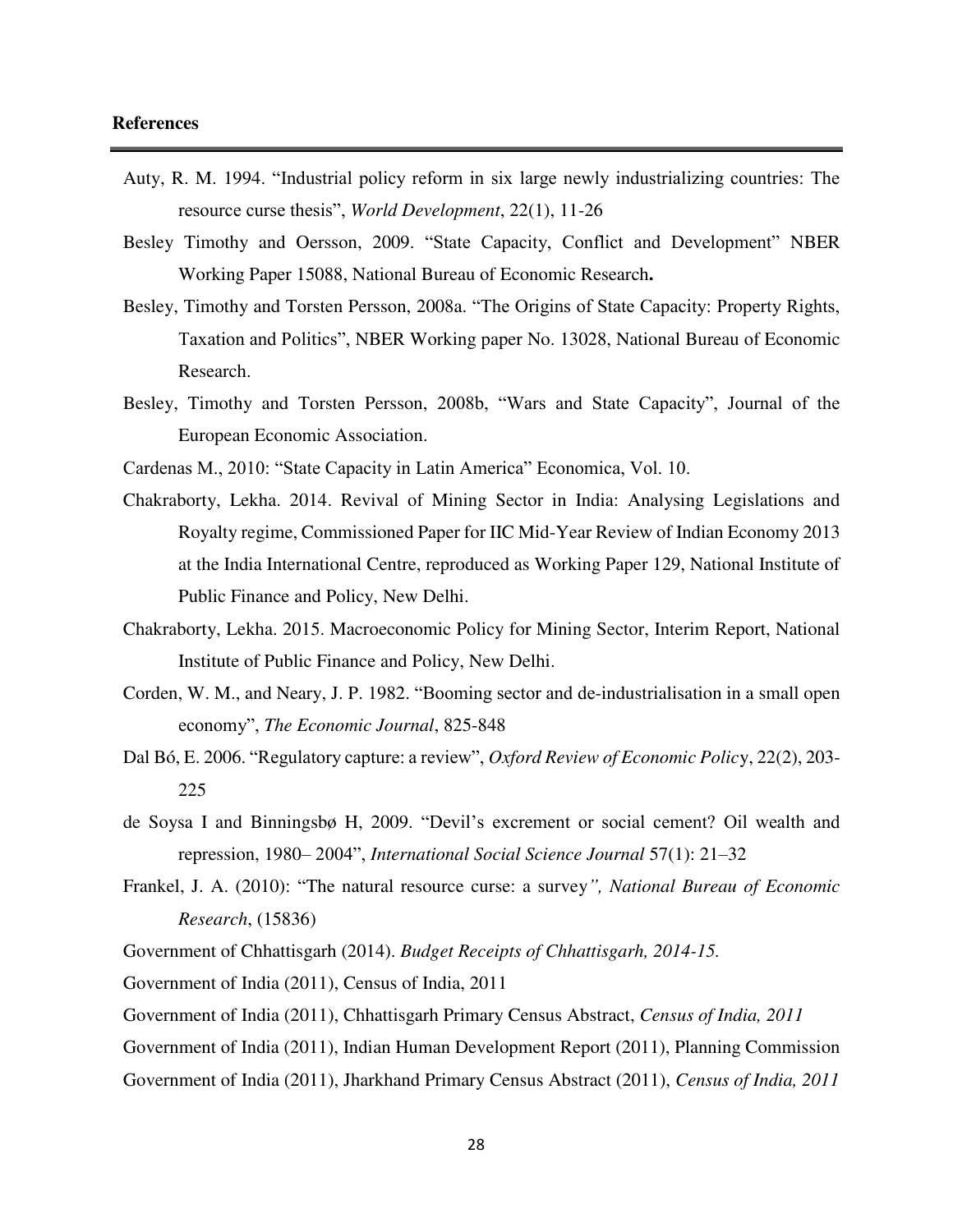- Government of India (2011): *Unlocking the Potential of the Indian Minerals Sector*, Strategy Paper for the Ministry of Mines
- Government of India (2013), *Annual Health Survey 2012-13 Fact Sheet Chhattisgarh,* Office of the Registrar General & Census Commissioner, Ministry of Home Affairs
- Government of India (2013), *Annual Health Survey 2012-13 Fact Sheet Jharkhand,* Office of the Registrar General & Census Commissioner, Ministry of Home Affairs
- Government of India (2013): *Indian Minerals Yearbook 2013,* State Reviews, Ministry Of Mines, Indian Bureau of Mines.
- Government of India (2015): *Standard Tender Document*, Ministry Of Coal, Govt of India.
- Government of India (2015): *The Coal Mines (Special Provisions) Act, 2015,* Ministry Of Law and Justice (Legislative Department)
- Government of India (2015): *The Mines And Minerals (Development And Regulation) Amendment Act, 2015,* Ministry Of Law and Justice (Legislative Department)
- Government of India, (2015). Mines and Minerals (Development and Regulation) Amendment Bill, 2015, Controller General, Indian Bureau of Mines, Nagpur.
- Government of India, 2006. *National Mineral Policy*, High Power Committee Report (Hoda Committee), Planning Commission, Government of India, New Delhi.
- Government of India, 2008. Study Group Report on Mineral Royalty, Ministry of Mines, Government of India, New Delhi.
- Hendrix, 2009: "Measuring State Capacity: Theoretical and Empirical Implications for the Study of Civil Conflicts", Department of Political Science, University of North Texas.
- Hoelscher, K., Miklian, J., & Vadlamannati, K. C. (2012): "Hearts and Mines: A district-level analysis of the Maoist conflict in India:, *International Area Studies Review*, *15*(2), 141- 160
- Loayza, N., Mier y Teran, A., & Rigolini, J. (2013): "Poverty, inequality, and the local natural resource curse" *World Bank Policy Research Working Paper*, (6366).
- Mehlum, H., Moene, K., & Torvik, R. (2006): "Institutions and the resource curse", *The Economic Journal*, *116*(508), 1-20
- Ross, M. L. (2004): "What do we know about natural resources and civil war?" *Journal of Peace Research*, *41*(3), 337-356